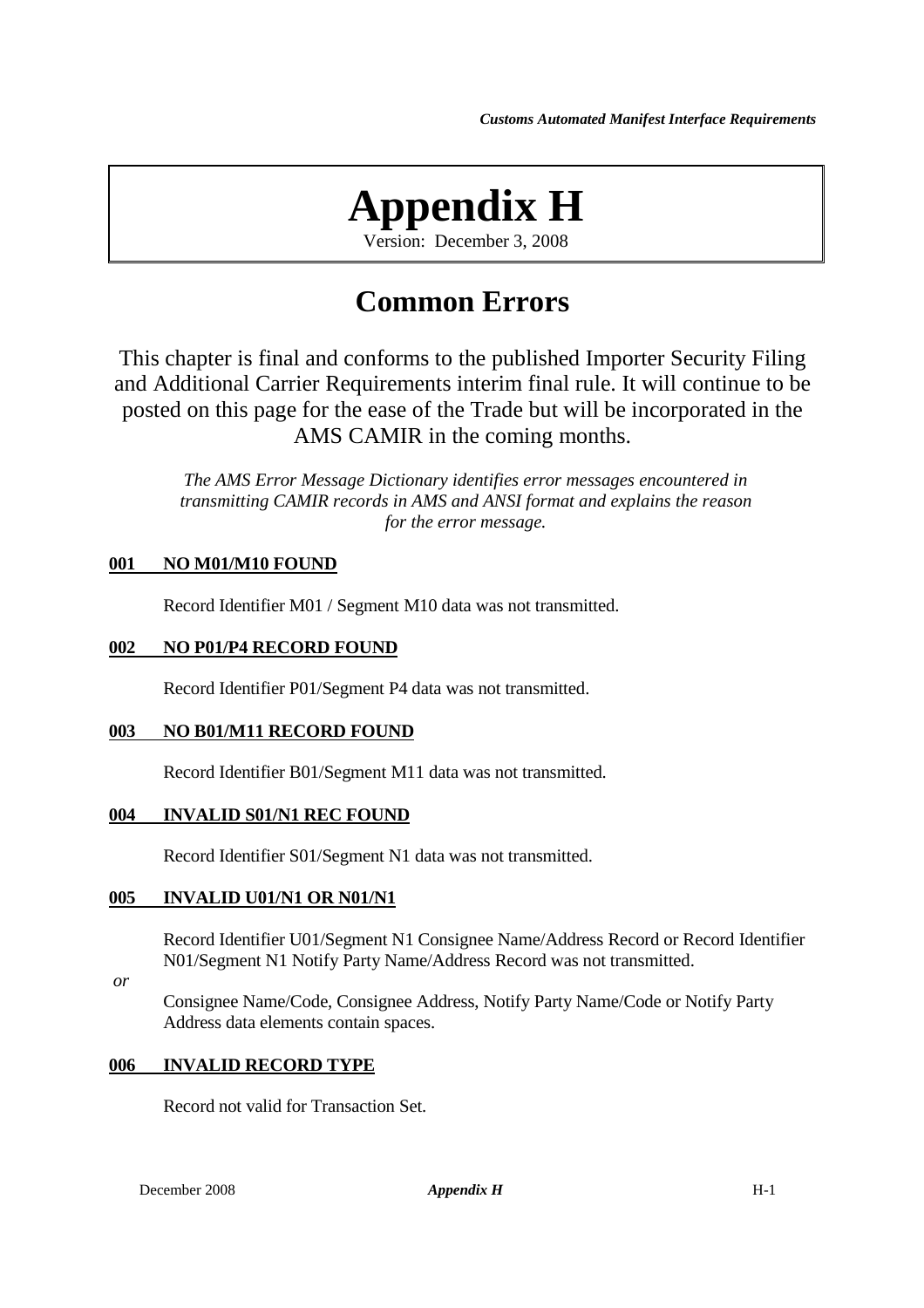#### **007 INVALID D01/N10 RECORD**

Record Identifier D01/Segment N10 data not transmitted.

# **008 MIB NO I01/M12 RECORD**

Record Identifier I01/Segment M12 data not transmitted.

#### **009 INVALID CARRIER CODE**

Record Identifier M01/Segment M10 - Carrier Code data element contains a code not in carrier record file.

#### **010 INVALID TRANS MODE**

Record Identifier M01/Segment M10 - Mode of Transportation Code data element contains anything other than 10.

#### **011 INVALID COUNTRY CODE**

Record Identifier M01/Segment M10 - Importing Vessel Country Code data element contains invalid country code.

#### **012 INVALID VOYAGE/TRIP #**

Record Identifier M01/Segment M10 - Voyage Number data element contains spaces.

#### **013 INVALID B/L COUNT**

Record Identifier M01/Segment M10 - Number of Bills of Lading data element is not numeric or 0/Record Identifier P01/P4 - Number of Bills of Lading data element is not numeric or 0.

#### **014 INVALID UNLADING DDPP**

Record Identifiers A01/Segment M13, Record Identifier G01/Segment M14 - District/Port of Unlading data element information does not match the District/Port of Unlading data element information in Record Identifier P01/Segment P4.

#### **015 INVALID EST ARR DATE**

This message will be sent if a user attempts to add/amend a bill after 270 days from the create date of the bill. A manifest cannot be added to the system with a date greater than 9 months in the future.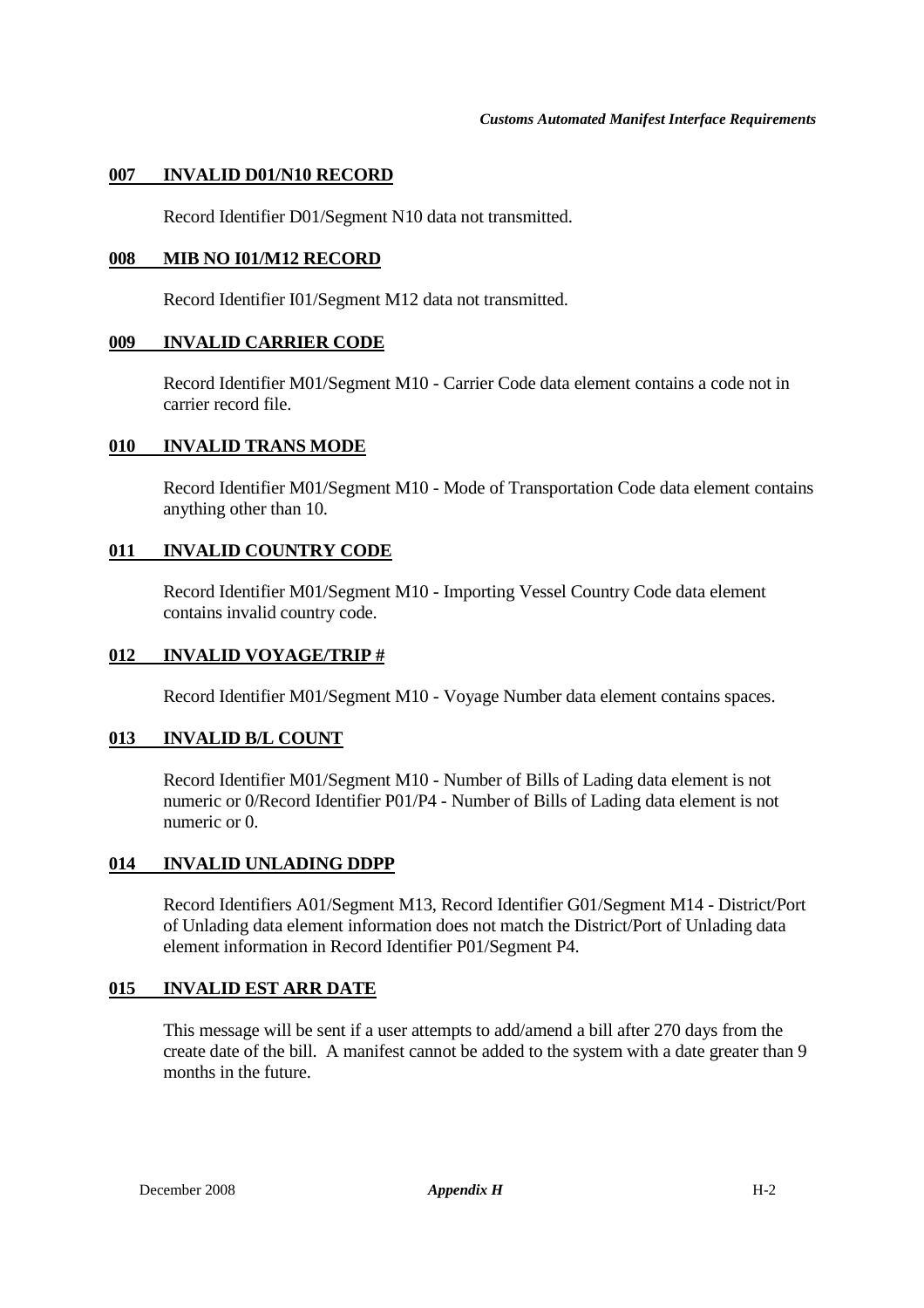# **016 MISSG OR INV CNTR CHKDIGIT**

The Container Check Digit provided on the C01/VID, TS324 N7, or BAPLIE EQD is missing or invalid.

This message is not currently being used.

#### **017 MISSING OR INVALID BILL #**

Record Identifiers A01/Segment M13, Record Identifier G01/Segment M14 - Bill of Lading Sequence Number data element is missing or contains blanks.

#### **018 INVALID FOREIGN PORT**

This message is not currently being used.

#### **019 INVALID MANIFEST QUANTITY**

This message is not currently being used.

#### **020 INVALID WEIGHT**

This message is not currently being used.

#### **021 INVALID WEIGHT UNIT**

Record Identifier B01/Segment M11 - Weight Unit data element contains anything other than *LB, KG, L or K*.

#### **022 INVALID MEASUREMENT**

This message is not currently being used.

#### **023 INVALID MEASUREMENT UNIT**

Record Identifier B02/Segment M11 - Measurement Unit data element contains anything other than CF, CM, X-, or E-.

#### **024 MISSING NAME**

Record Identifier S01, U01, N01, N00, or Segment N1 - Foreign Shipper, Consignee, or Notify Name/Code data element is missing or contains blanks.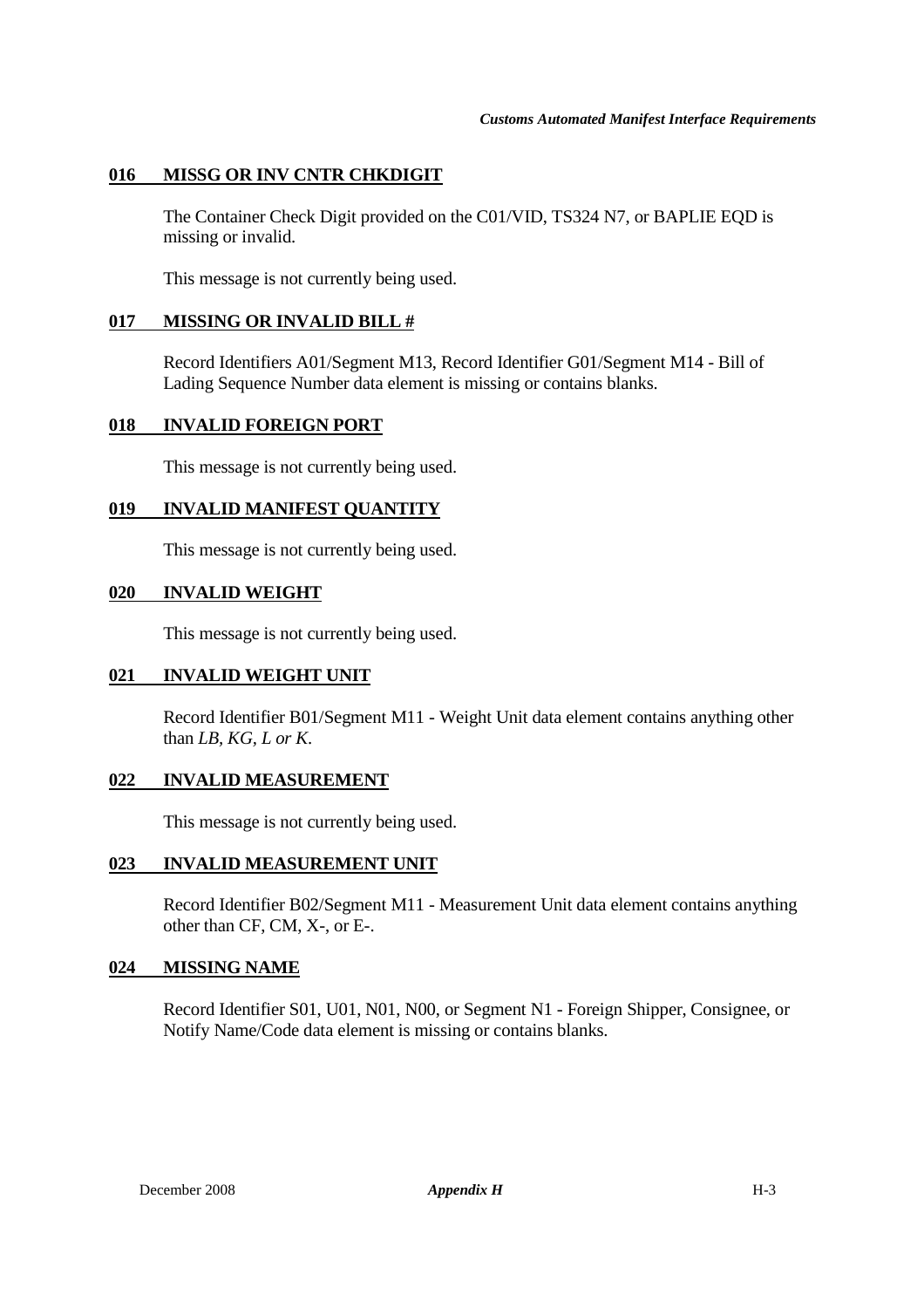#### **025 MISSING ADDRESS**

Record Identifier S01, U01, N01, N02, or Segment N3 - Foreign Shipper, Consignee, or Notify Address data element is missing or contains blanks.

#### **026 SECONDARY SCAC 1 NOT VALID**

Record Identifier B02/Segment M11 - SCAC data element does not have a valid profile.

#### **027 SECONDARY SCAC 2 NOT VALID**

Record Identifier B02/Segment M11 - SCAC data element does not have a valid profile.

#### **028 INV PROCESS MODE SEC SCAC 1**

Record Identifier B02/Segment M11 - SCAC data element contains a code that is not operational.

# **029 INV PROCESS MODE SEC SCAC 2**

Record Identifier B02/Segment M11 - SCAC data element contains a code that is not operational.

#### **030 INVALID IB ENTRY TYPE**

Record Identifier B01/Segment M11 or I01/Segment M12 In-bond Entry Type data element contains anything other than 61, 62, or 63 for Ocean MOT and 61, 62, 63, 69, or 70 for Rail MOT.

#### **031 DUPLICATE CONTAINER FOR BL**

Record Identifier C01/Segment VID - Cannot repeat the container number or "NC" within the same bill.

#### **032 INVALID INBOND NUMBER**

Record Identifier I01/Segment M12 in the MI/309 does not contain an In-bond Number in either the Conventional In-bond Number or the Paperless In-bond Number fields.

Record Identifier I01/Segment M12 in the MI/309 contains an In-bond Number that was created by a process other than the MI/309 Manifest transmission.

Record Identifier I01/Segment M12 in the MI/309 contains a Paperless In-bond Number and the District Port Codes specified for the In-bond are not configured as In-bond Ports.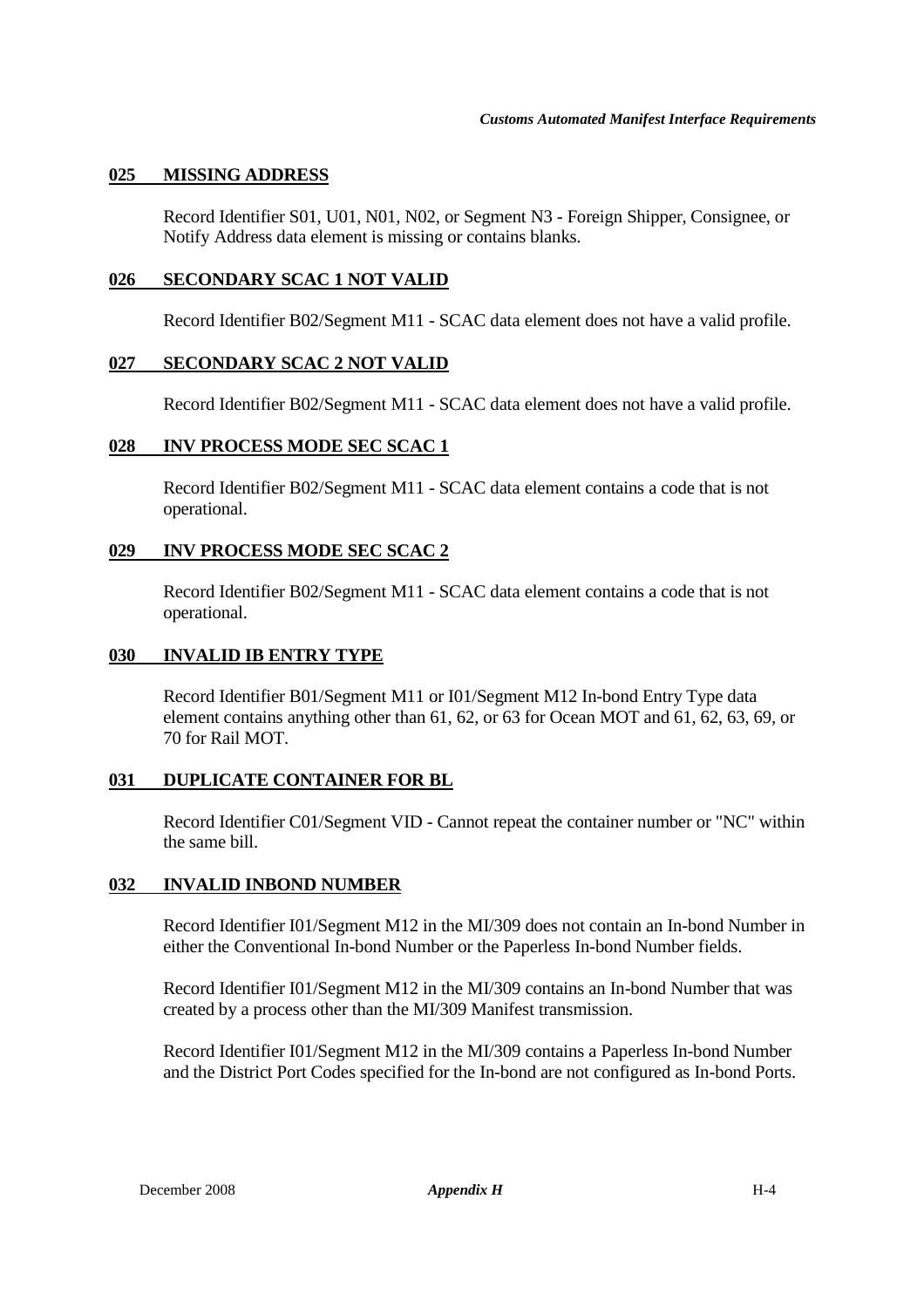Record Identifier I01/Segment M12 in the MI/309 contains a Paperless In-bond Number that does not have a numeric sequence outside of the In-bond Prefix.

Record Identifier I01/Segment M12 in the MI/309 does not contain a Conventional In-bond Number that is not numeric or is all zero's.

Record Identifier I01/Segment M12 in the II/357 contains an In-bond that is not on-file but is requested to be deleted via the II/357 Subsequent In-bond transmission.

Record Identifier I01/Segment M12 in the II/357 contains an In-bond Number that was created by a process other than the II/357 Subsequent In-bond transmission.

# **033 INVALID DDPP**

Record Identifier P01/Segment P4 - District/Port of Unlading Code data element contains a code that does not appear in the Census Schedule D district/port code list or contains 0.

 *or* 

Record Identifier B01/Segment M11 is for type 04 MIB, but the In-bond Port of Destination data element contains a code that does not appear in the Census Schedule D district/port file, or contains 0.

 *or* 

Record Identifier I01/Segment M12 is for type 03/04 MIB, but the U.S. Port of Destination/Intermediate Destination data element contains a code that does not appear in the Census Schedule D district/port file, or contains 0.

#### **034 INVALID FOREIGN PORT**

Record Identifier B01/Segment M11 and Record Identifier I01/Segment M12 are for type 03/04 MIB, but In-bond Entry Type data element contains anything other than 62 or 63 when the Foreign Destination data element is transmitted.

#### **035 INVALID DOLLAR VALUE**

Record Identifier I01/Segment M12 - Value data element contains data that is not numeric or  $a<sub>0</sub>$ .

#### **036 INVALID STATUS CODE**

Record Identifier B01/Segment M11 - Master In-Bond Indicator data element not  $= 1, 0$ , space. Record Identifier B01/Segment M11 - Bill Status Indicator not = 0 through 9.

#### **037 MISSG OR INV STOWAGE POSTN**

The Stowage Position within the TS324 V4 or BAPLIE LOC is missing or invalid.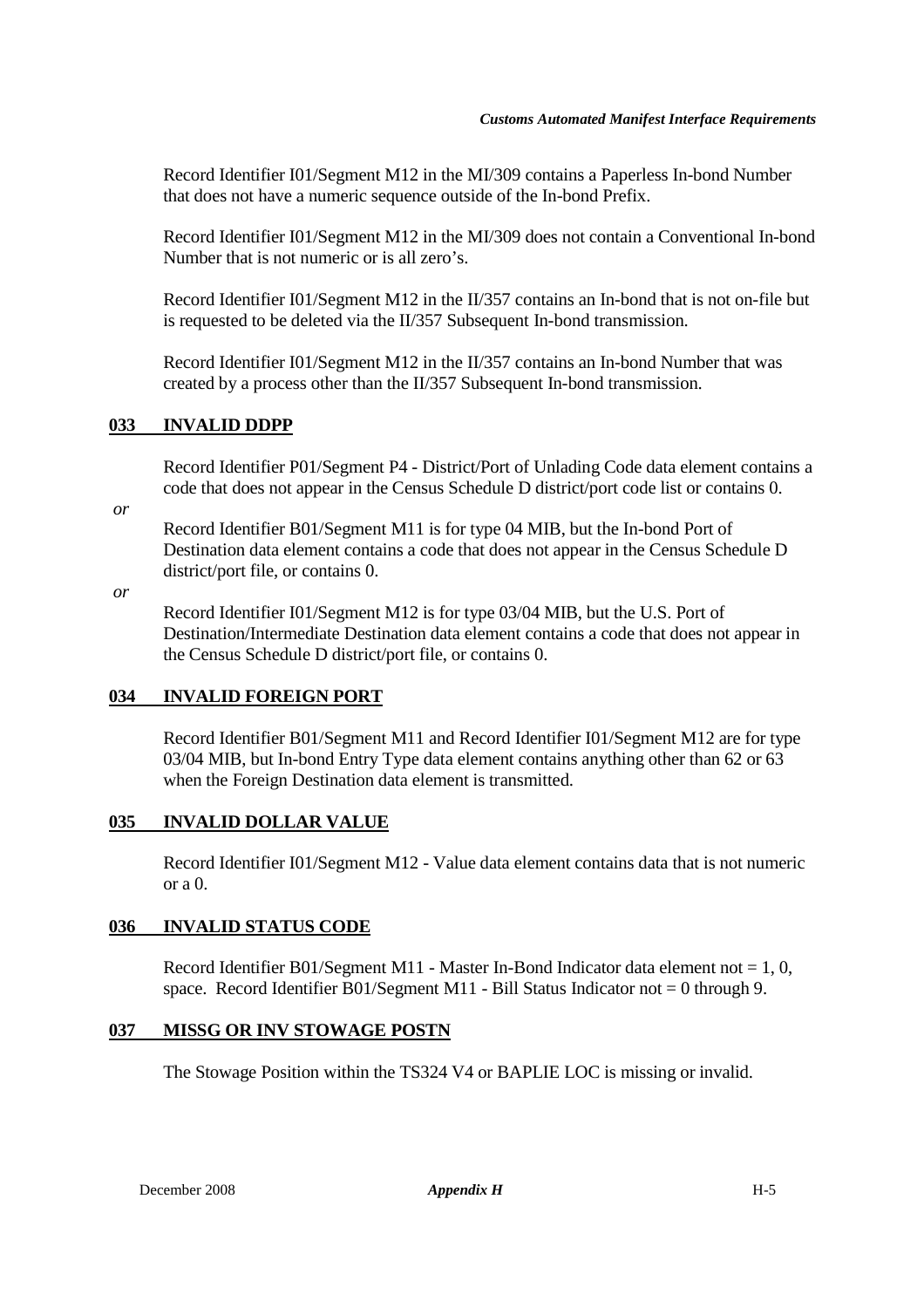# **038 B/L ALREADY ON FILE**

Record Identifier B01/Segment M11 - The Bill of Lading Sequence Number shows a number that has already been transmitted within the past 3 years.

# **039 MANIFEST NOT ON FILE**

Record Identifier A01/Segment M13 is required to add, delete, replace the manifest; no record of the manifest was found.

 *or* 

Record Identifier G01/Segment M14 or Record Identifier H01/Segment M15 was transmitted, but no manifest was found.

*or* 

Verify Lloyds code transmitted with what was received in the original transmission.

*or* 

Has it been more than 60 days since the manifest was created under the old name? If so, the carrier cannot use Lloyd's code on the transmission of the amendment and must instead send with the vessel name only.

# **040 B/L NOT ON FILE**

Record Identifiers A01/Segment M13 should be transmitted to delete because no bill was found.

#### **041 MISSING CONTAINER NUMBER**

Record Identifier C01/Segment VID - The Container No. data element contains spaces.

#### **042 INVALID QUANTITY**

Record Identifier A01/Segment M13 - Quantity data element contains code R, but the quantity transmitted is not numeric or 0.

 *or*

Record Identifier D01/Segment N10 - Piece Count data element contains a quantity that is not numeric or contains spaces.

 *or* 

Record Identifier B01/Segment M11 - Manifest Quantity data element contains data that is not numeric or contains spaces.

# **043 INV IB OR BL CHECK DIGIT**

Record Identifier I01/M12 - In-bond Number data elements contain data that is not numeric.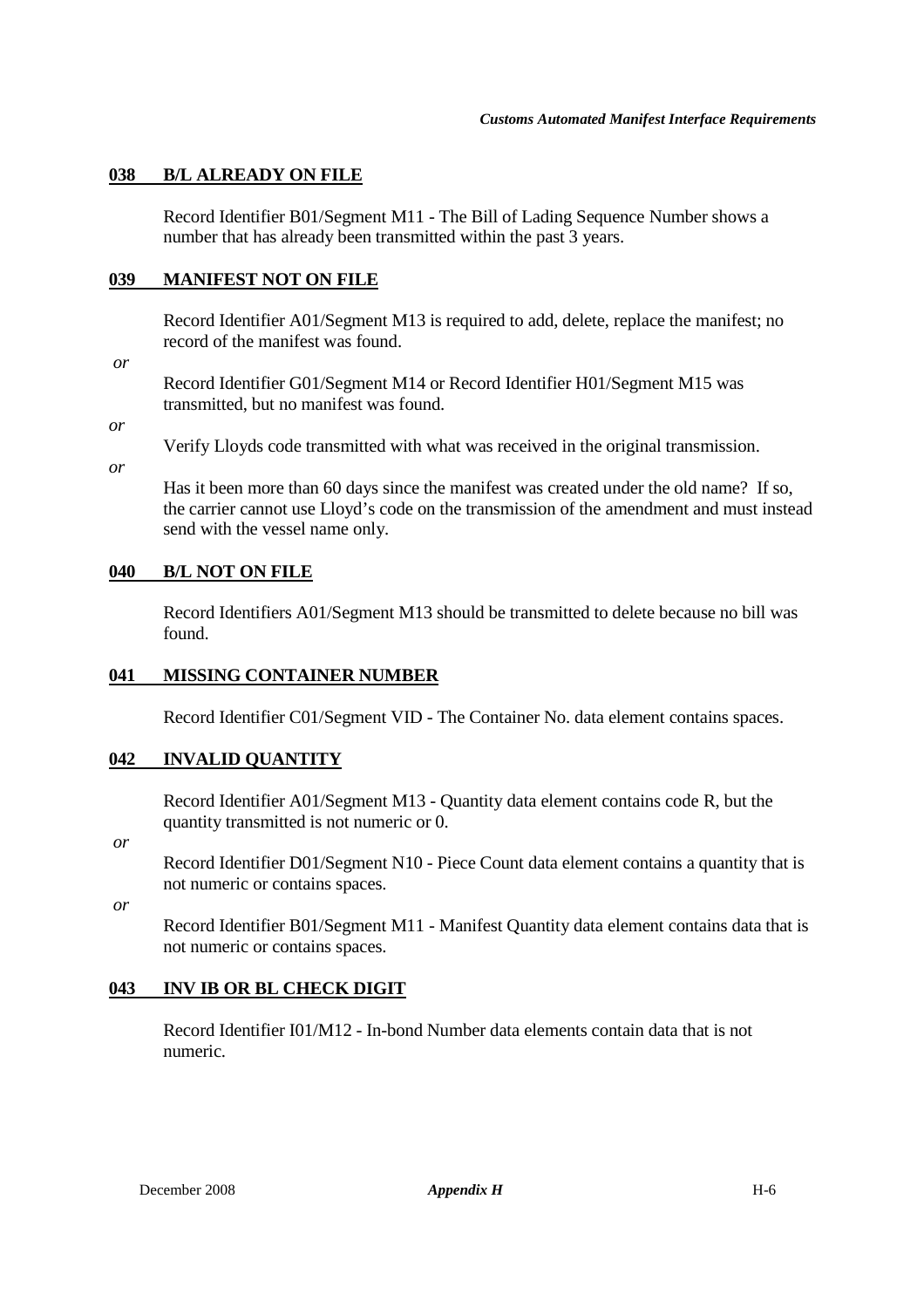#### **044 INV VESSEL NAME/TRAIN ID**

This message is not currently being used.

#### **045 INVALID ACTION CODE**

Record Identifier A01/Segment M13 - Action Code data element contains anything other than A, D, or R.

#### **046 INVALID AMENDMENT CODE**

Record Identifier A01/Segment M13 - Amendment Code data element contains anything other than numbers 1 through 17.

#### **047 MISSING DESCRIPTION**

Record Identifier D01/Segment N10 - Description data element was not transmitted or contains blanks.

#### **048 INVALID SECONDARY SCAC 1**

Record Identifier B02/Segment M11 - Carrier Code data element contains a SCAC code that does not appear in the carrier file.

#### **049 SCAC NOT ELIGIBLE FOR NOTIFICATION**

This message is not currently being used.

#### **050 INVALID EST ARRIVAL DATE**

Record Identifier P01/Segment P4 - Original Scheduled Date of Arrival data element contains an arrival date in format other than MMDDYY for CAMIR or CCYYMMDD for X12.

#### **051 MIB NOT INDICATED ON BL**

Record Identifier B01/Segment M11 - Master In-bond Indicator contains a space or 0.

#### **052 H01/M15 IB TYP INV FOR DVRSN**

Request for In-bond Diversion is invalid for In-bond Type 63.

#### **053 K01/M13 INVALID AS OF ACT ARR**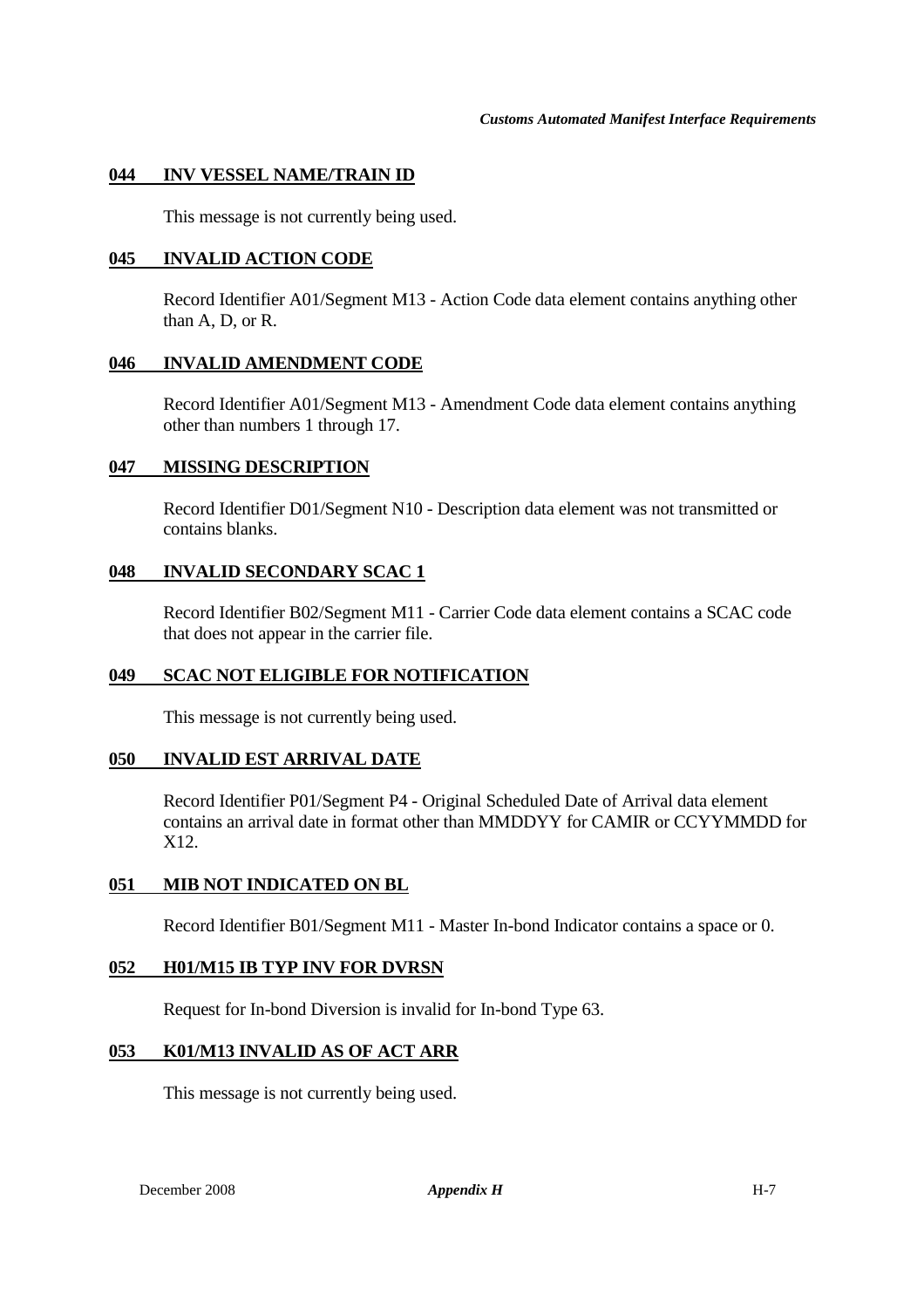#### **054 H01/M15 DVRSN DENIED**

The request for In-bond Diversion has been denied because the Record Identifier H01/M15 denotes an entity which has an active hold at the In-bond destination.

#### **055 MISSG HAZMAT CODE QUALIF**

The HAZMAT Code Qualifier within the TS324 H1 or BAPLIE DGS is missing or invalid.

#### **056 CONV NOT ON FILE**

Record Identifier H01/M15 – Vessel being arrived is not on file.

#### **057 INVALID WEIGHT OR MEASURE**

Record Identifier B02/Segment M11 - Measurement Unit data element contains weight or measure information in a format other than numeric or spaces.

#### **058 ACCUM QTY NOT = BILL QTY**

Record Identifier B01/Segment M11 - Manifest Quantity data element contains a quantity that does not equal the sum of quantities on the first line of Record Identifier D01/Segment N10.

#### **059 A01/M13 REQ AS OF ACT/ARR**

Record Identifier A01/Segment M13 should have been transmitted to add a bill after vessel arrival.

#### *or*

The transmitted bill was sent as part of the original manifest after vessel arrival.

#### **060 XXXX BILL REJECTED XXXX**

Record Identifier B01/Segment M11 was not processed because of an error type previously transmitted.

 *or*

Record Identifier A01/Segment M13 has to be added as a result of any error. The error type has been previously transmitted.

#### **061 MISSG HAZMAT PAGE NBR**

The HAZMAT Page Number within the TS324 H1 or BAPLIE DGS is missing or invalid.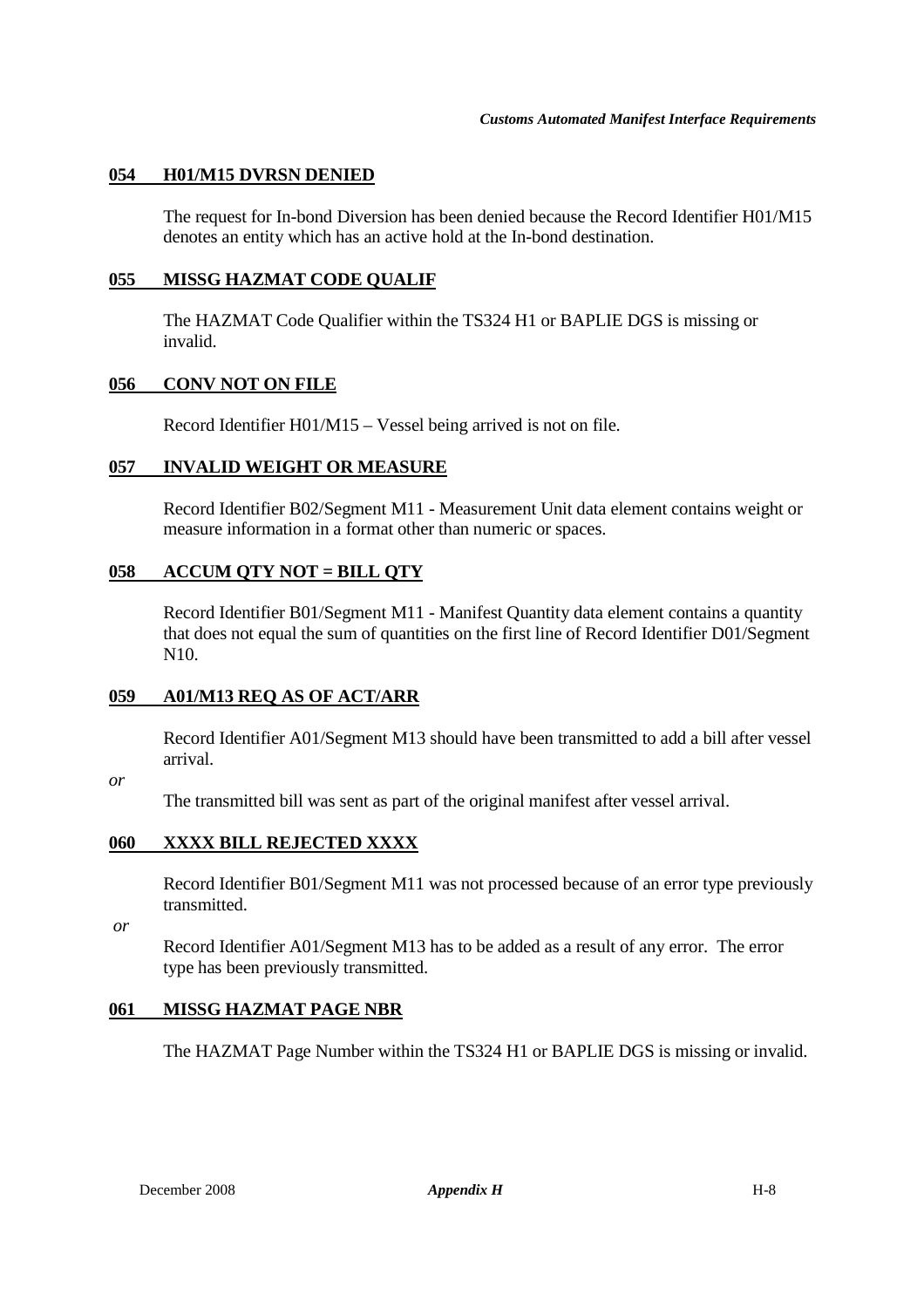# **062 MISSG OR INV PORT OF LOAD**

The Port of Loading within the TS324 R4 or BAPLIE LOC is missing or invalid.

#### **063 MISSG OR INV PORT OF DSCHRG**

The Port of Discharge within the TS324 R4 or BAPLIE LOC is missing or invalid.

#### **064 BILL CLS NO ACTIONS ALL**

This message is not currently being used.

#### **065 BILL PASSED EDITS**

This message is not currently being used.

#### **066 HAZMAT SEGMENTS EXCEED 99**

Record Identifier H1/Segment V01 was transmitted in excess of the allowable 99 hazardous material records per container per bill of lading set.

#### **067 HAZMAT CODE MISSING**

Record Identifier V01/Segment H1 - Hazardous Material Code data element contains a 0, no value, or is blank.

*or*

Record Identifier V03/Segment H2 was transmitted without an accompanying Record Identifier V01/Segment H1.

#### **068 HAZMAT DATA OUT OF ORDER**

Record Identifier V01/Segment H1 appears before Record Identifiers D00 and D01/Segment N10 in the bill data.

#### **069 HAZMAT REC PER SET EXC**

Record Identifier V02 was transmitted in excess of the allowable one Record Identifier V02 per Record Identifier V01.

 *or* 

Record Identifier V03/Segment H2 was transmitted in excess of the allowable two Record Identifier V03/Segment H2 records per Record Identifier V01/Segment H1.

#### **070 NO G01/M14 RECORD FOUND**

Record Identifier G02/Segment K1 is present but Record Identifier G01/Segment M14 is missing.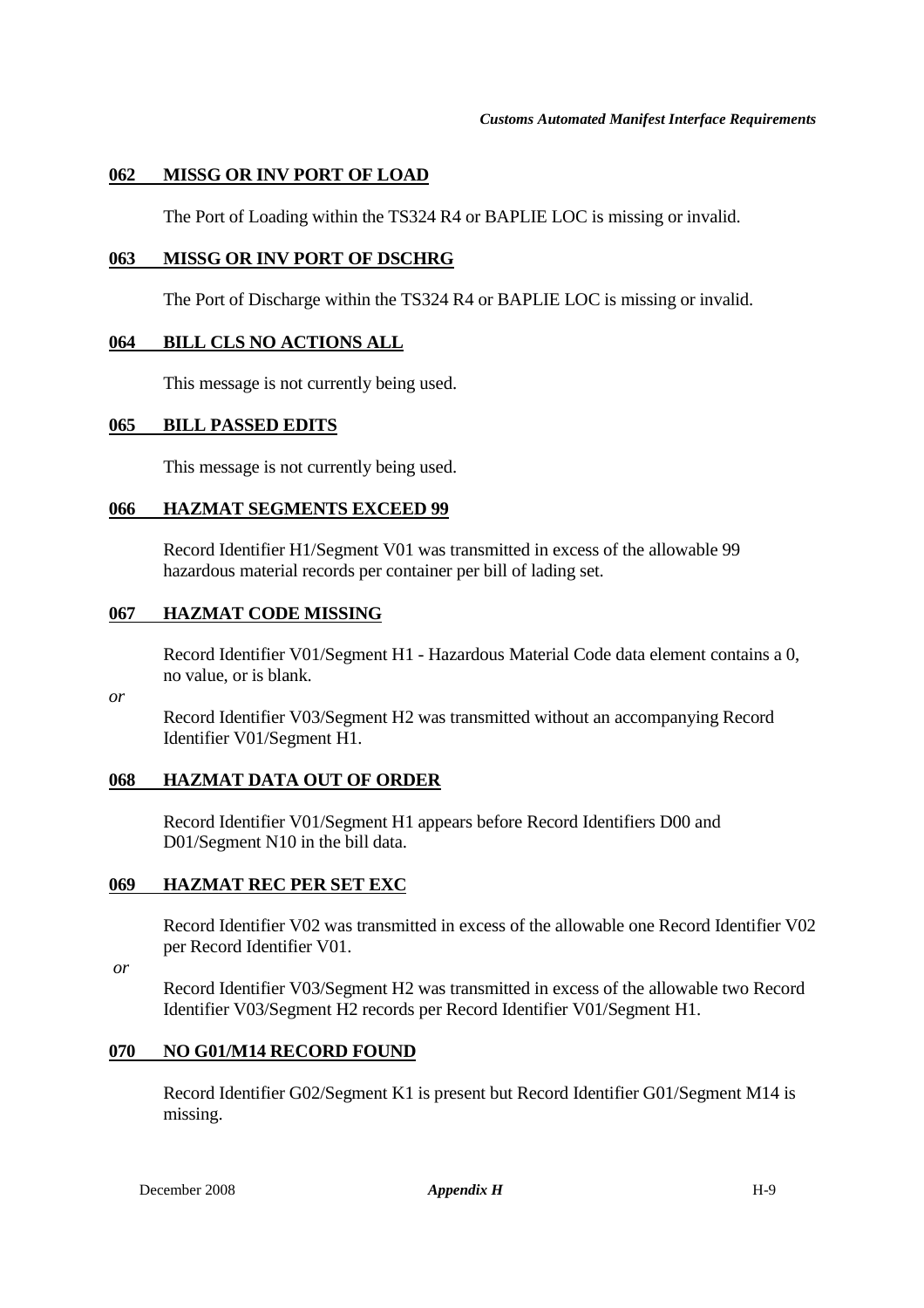# **071 INVALID G O STATUS**

Record Identifier G01/Segment M14 - G.O. Status Code data element contains anything other than code 3.

#### **072 A01/M13 AMENDMENT REQUIRED**

Record Identifier A01/Segment M13 is needed after Conveyance arrival.

#### **073 NO HARMONIZED NUMBER FOUND**

Record Identifier D00/Segment N10 - Harmonized Number data element was transmitted with no value, blanks, or 0.

#### **074 INCORRECT HARMONIZED #**

Record Identifier D00/Segment N10 - Harmonized Number Data Element contains data that does not appear in Harmonized Schedule file.

#### **075 COMM VALUE NOT NUMERIC**

Record Identifier D00/Segment N10 - Commodity data element is blank.

#### **076 COMM WEIGHT NOT NUMERIC**

Record Identifier D00/Segment N10 - Commodity weight data element is blank.

#### **077 COMM WEIGHT UNIT INVALID**

Record Identifier D00/Segment N10 - Commodity weight Unit data element contains anything other than *K, KG, L, or LB*.

#### **078 MARKS AND NUMBERS MISSING**

Record Identifier D02/Segment N10 - Marks and Numbers data element is blank.

#### **079 MARKS/NUMS COUNT EXCEEDED**

Marks and Numbers Segment count can not exceed 999 per container.

#### **080 MAN SEQ NBR NOT NUMERIC**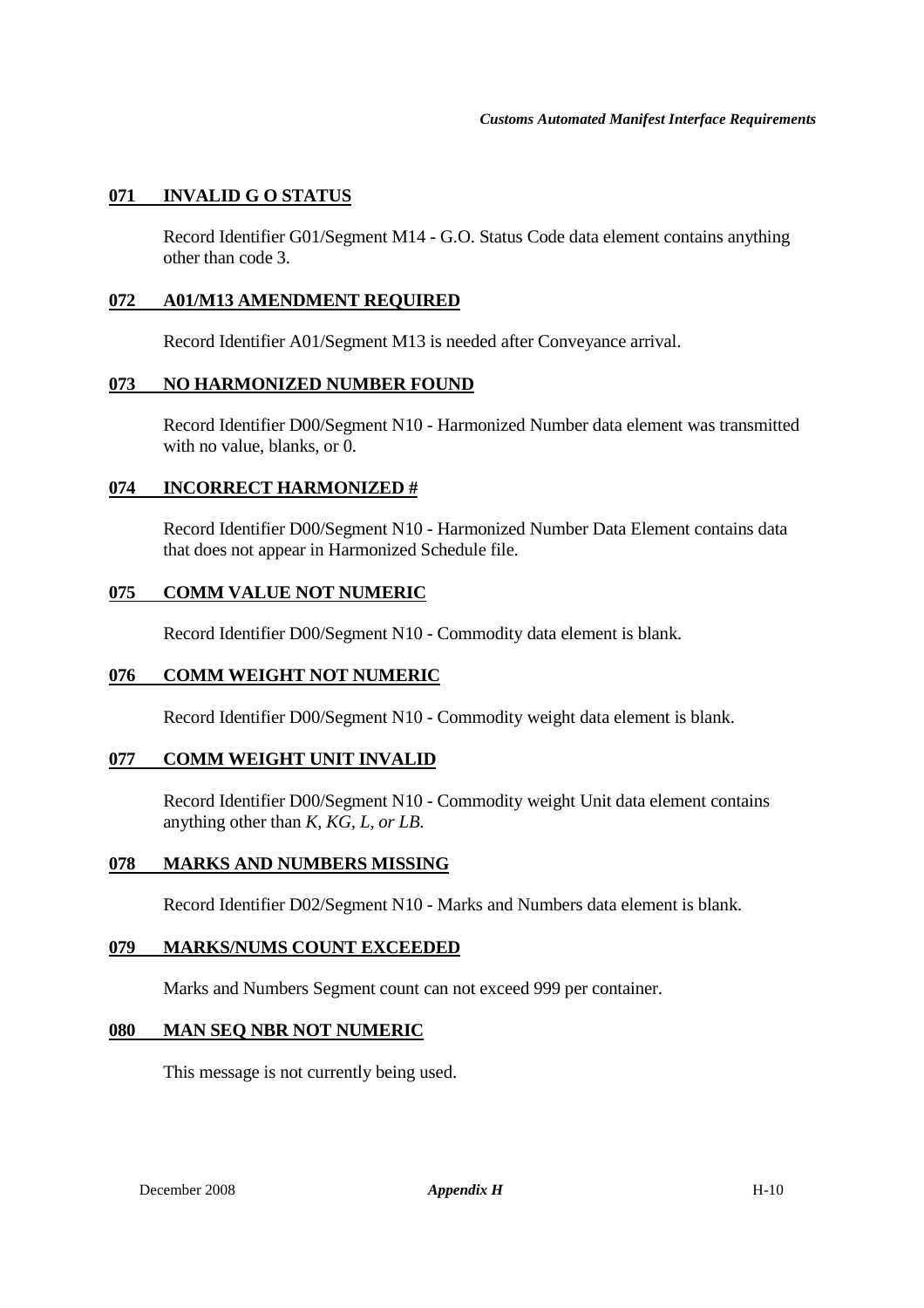#### **081 INVALID DUNS NUMBER**

The DUNS number provided in the Record N00/Segment N1 is not a valid DUNS number.

#### **082 H01/M15 DVRSN PORT INVALID**

The request for In-bond Diversion has been denied because the Diversion Port is equal to the Intended Destination already on file.

#### **083 A01/M13 QTY NOT = BILL QTY**

Record Identifier A01/Segment M13 - Action Code data element contains R, but the bill status is 30, discrepancy report pending. The Record Identifier A01/Segment M13 sent to correct a discrepancy had an added quantity that did not equal the amended bill quantity.

#### **084 EXCEEDS BILL CNT FOR PORT**

Record Identifier P01/Segment P4 - Number of Bills of Lading for Port data element contains a bill count that exceeds the bill count in Record Identifier M01/Segment M10.

#### **085 MISSING ENTRY NUMBER**

This message is not currently being used.

#### **086 MISSING ENTRY TYPE**

This message is not currently being used.

#### **087 INVALID ENTRY TYPE**

This message is not currently being used.

#### **088 MISSING RELEASE DATE**

This message is not currently being used.

#### **089 CARRIER G01/M14 TRANS**

This message is not currently being used.

#### **090 SEND G01/M14 AFTER CON ARR**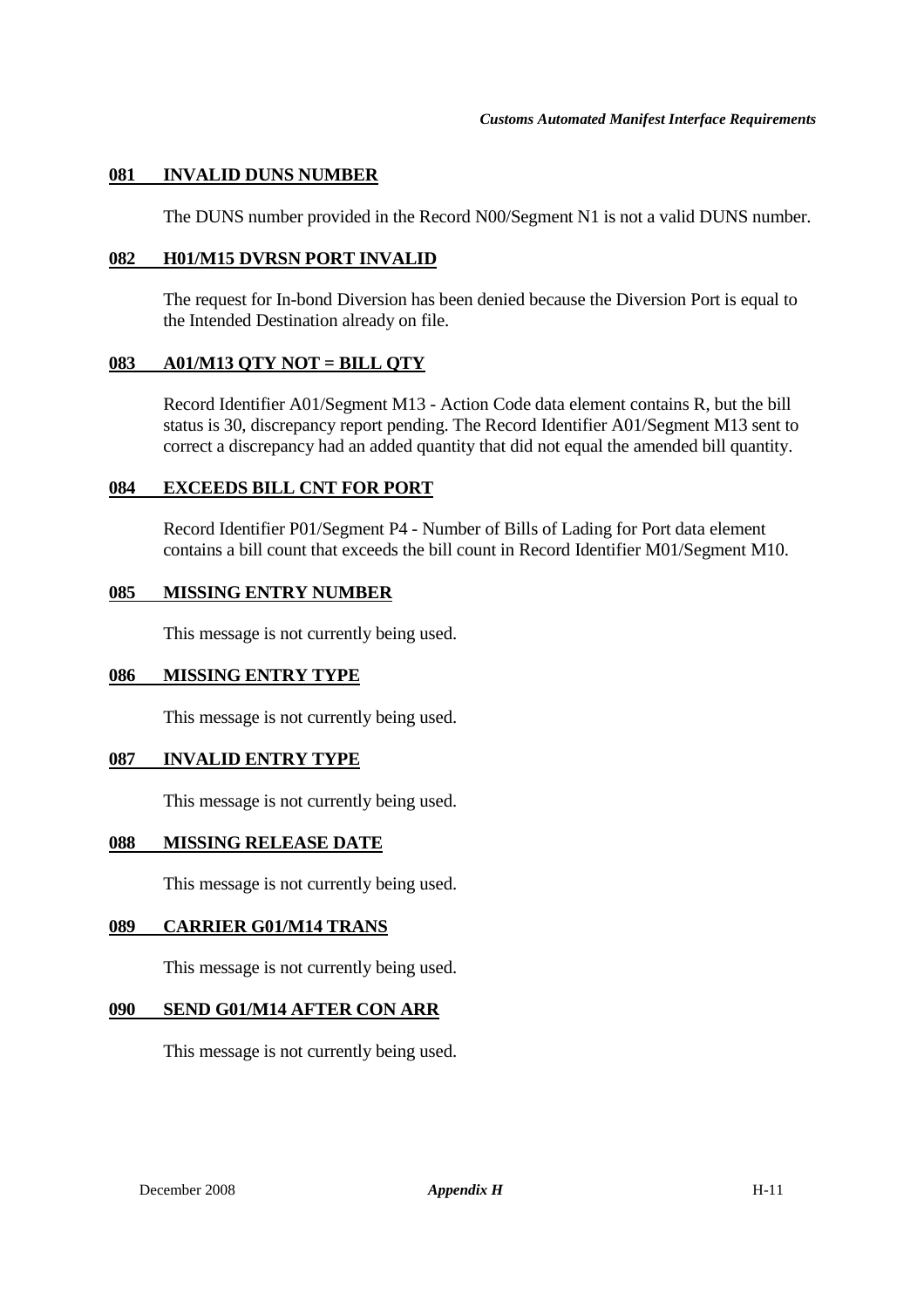#### **091 INVALID ENTRY NUMBER**

This message is not currently being used.

#### **092 INBOND INTERFACE COMPLETED**

This message is not currently being used.

#### **093 VESSEL MUST BE ARRIVED**

Record Identifier H01/Segment M15 - Vessel must be arrived before the in-bond arrival.

#### **094 PROB IN INBOND INTERFACE**

This message is not currently being used.

#### **095 M01/M10, P01/P4 RECS MISSING**

Record Identifier M01/Segment M10 or Record Identifier P01/Segment P4 was not transmitted.

 *or* 

There is an error in one data element; it may be found with another error message.

#### **096 RUN HAS BEEN TERMINATED**

The transmission was terminated for various reasons: database problem, no Record Identifier M01/M10 record, etc.

#### **097 PLEASE CALL CLIENT REP**

This error message accompanies error messages 096 and 145.

#### **098 NOT AUTHORIZED TO TRANSMIT**

Record Identifier ACR/Segment GS - AMS User Code data element contains data that exists but the user is not authorized to transmit.

#### **099 DB ERROR IN XRE FILE**

This message is not currently being used.

#### **100 INV PROCESS MODE**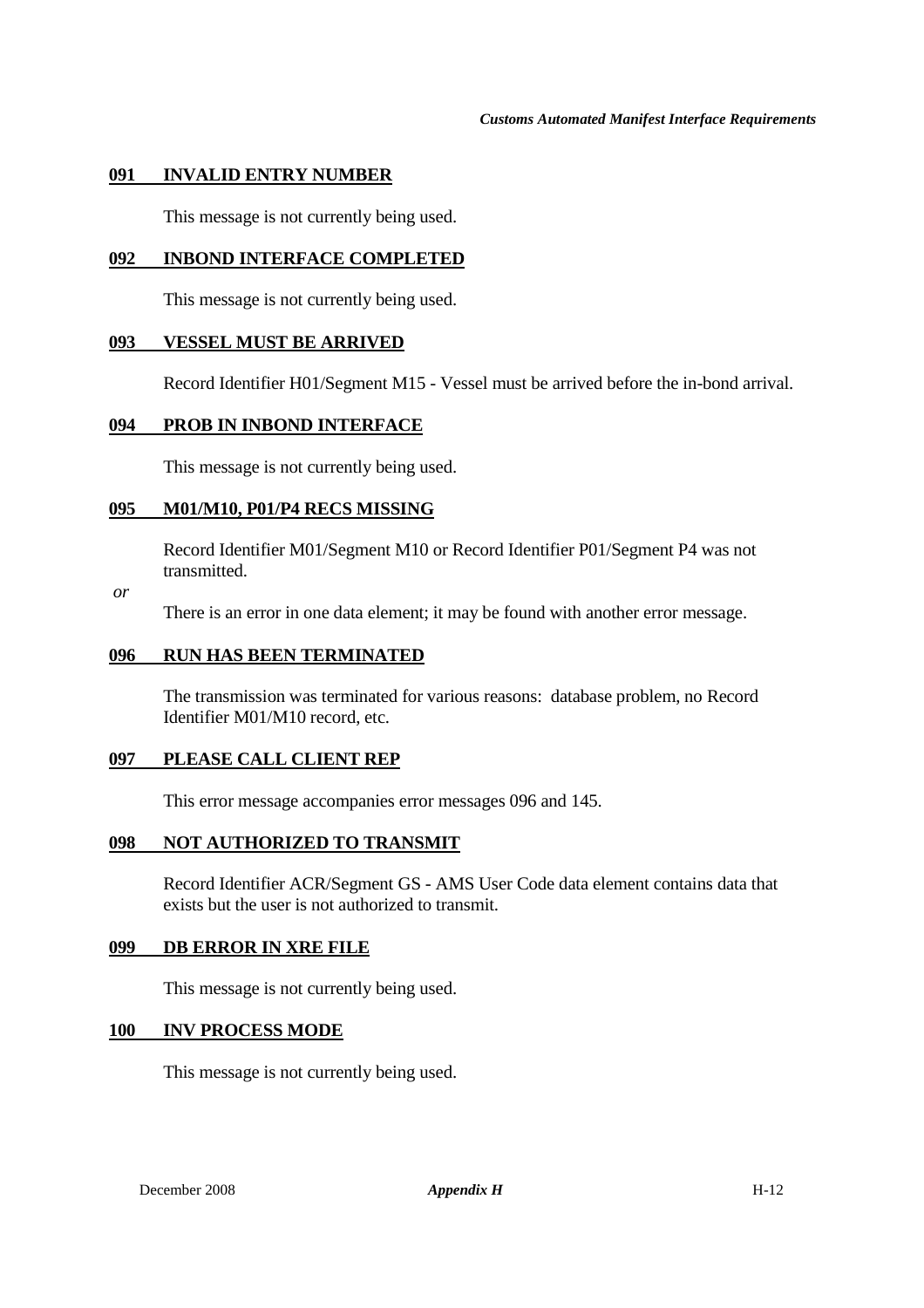# **101 NOT OPERATIONAL**

The EDI profile is being used either before the Operational Date or after the Termination Date.

#### **102 NO BILLS PROCESSED FOR PORT**

Record Identifier P01/Segment P4 contains an error causing all bills to be bypassed.

#### **103 BILL ALREADY DELETED**

This message is not currently being used.

#### **104 INVALID ESTIMATED ARRIVAL DATE**

Record Identifier P01 / Segment P4 - Original Scheduled Date of Arrival data element information does not match the Date data element information in the Record Identifier H01/Segment M15.

#### **105 IB # USED AT ANOTHER PORT**

This message is not currently being used.

#### **106 DEL ADD BL WITH TRUE DATA**

This message is not currently being used.

#### **107 IB DB ERROR -POSS FULL FILE**

This message is not currently being used.

#### **108 BONDED CARRIER ID REQUIRED**

Record Identifier I01/Segment M12 is type 04 MIB, but the ID number is missing.

- Record Identifier H01/Segment M15 is for TOL, but the ID number is missing.
- Record Identifier T01/Segment M20 is for PTT, but the ID number is missing.
- *or*

*or* 

*or* 

Record Identifier G01/Segment M21 is for status code 3, but the ID number is missing.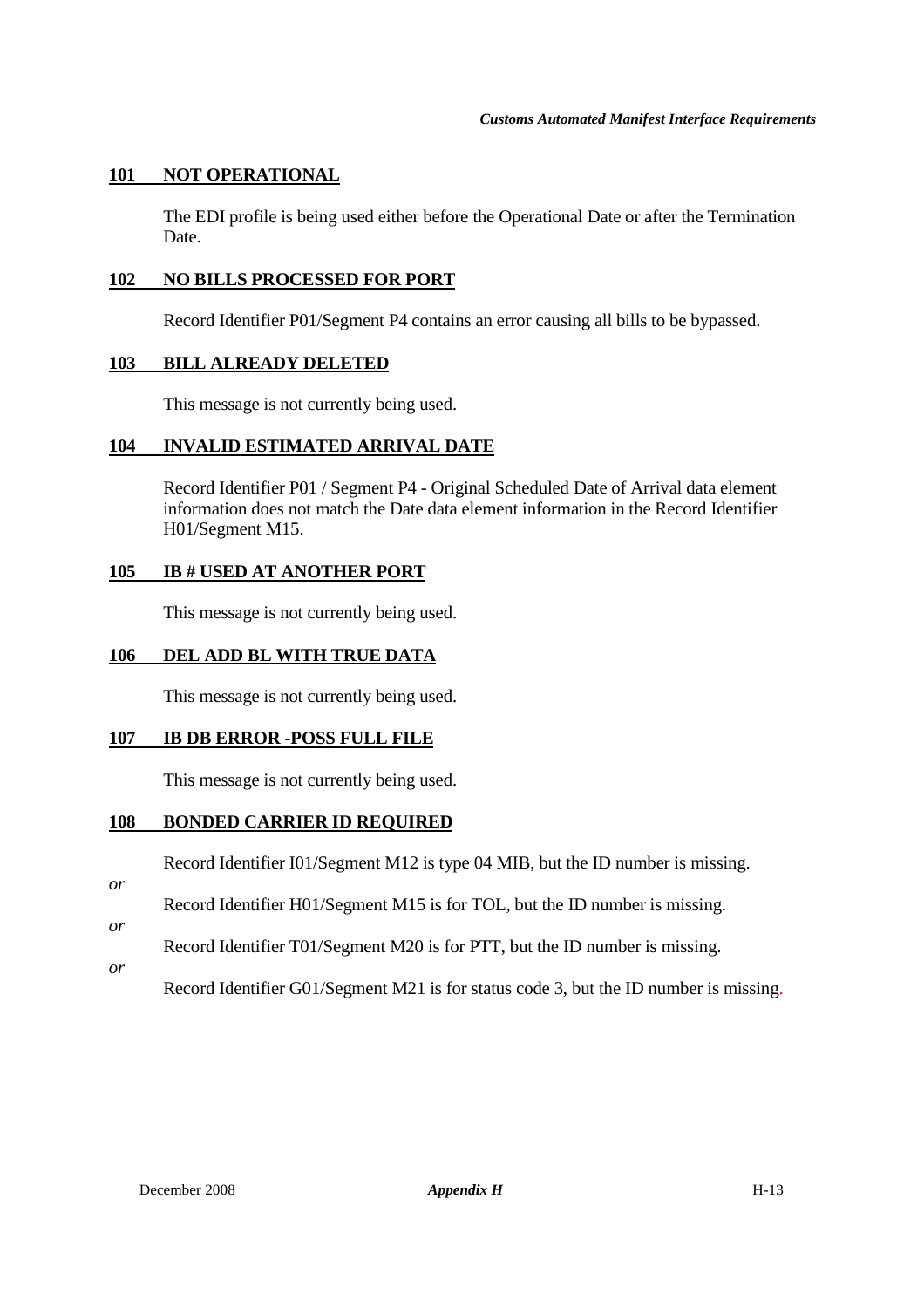# **109 INVALID BONDED CARRIER ID**

Record Identifier I01/Segment M12 is type 04 MIB, but the ID number is not in bonded carrier file.

*or* 

Record Identifier H01/Segment M15 is for TOL, but the ID number is not in the bonded carrier file.

*or* 

Record Identifier T01/Segement M20 is for PTT, but the ID number is not in the bonded carrier file.

*or* 

Record Identifier G01/Segment M21 is for status code 3, but the ID number is not in the bonded carrier file.

# **110 BONDED CARRIER ID INVALID**

This message is not currently being used.

# **111 M01/M10 MIB IND - Y OR SPACE**

Record Identifier M01/Segment M10 - AMS MIB (Paperless) participant data element contains anything other than *Y* or a space.

#### **112 B01/M11, I01/M12 ENT NOT =**

Record Identifier B01/Segment M11 - In-bond Entry Type not equal to I01/M12 In-bond Entry Type.

#### **113 B01/M11, I01/M12 PORT DEST NOT =**

Record Identifier B01/Segment M11 - In-bond Port of Destination data element contains a port of destination that differs from the port of destination in the Port of Destination data element in Record Identifier I01/Segment M12.

#### **114 P01/P4 PORT CAN'T = IB DEST**

Record Identifier P01/Segment P4 - If Record Identifier 101/Segment M12 has in-bond entry type codes 61 or 62, the In-bond Port of Destination data element is the same as the Port of Discharge data element in Record Identifier P01/P4.

#### **115 H01/M15 MSG COD IS REQ**

Record Identifier H01/Segment M15 - The Message Code data element contains blanks.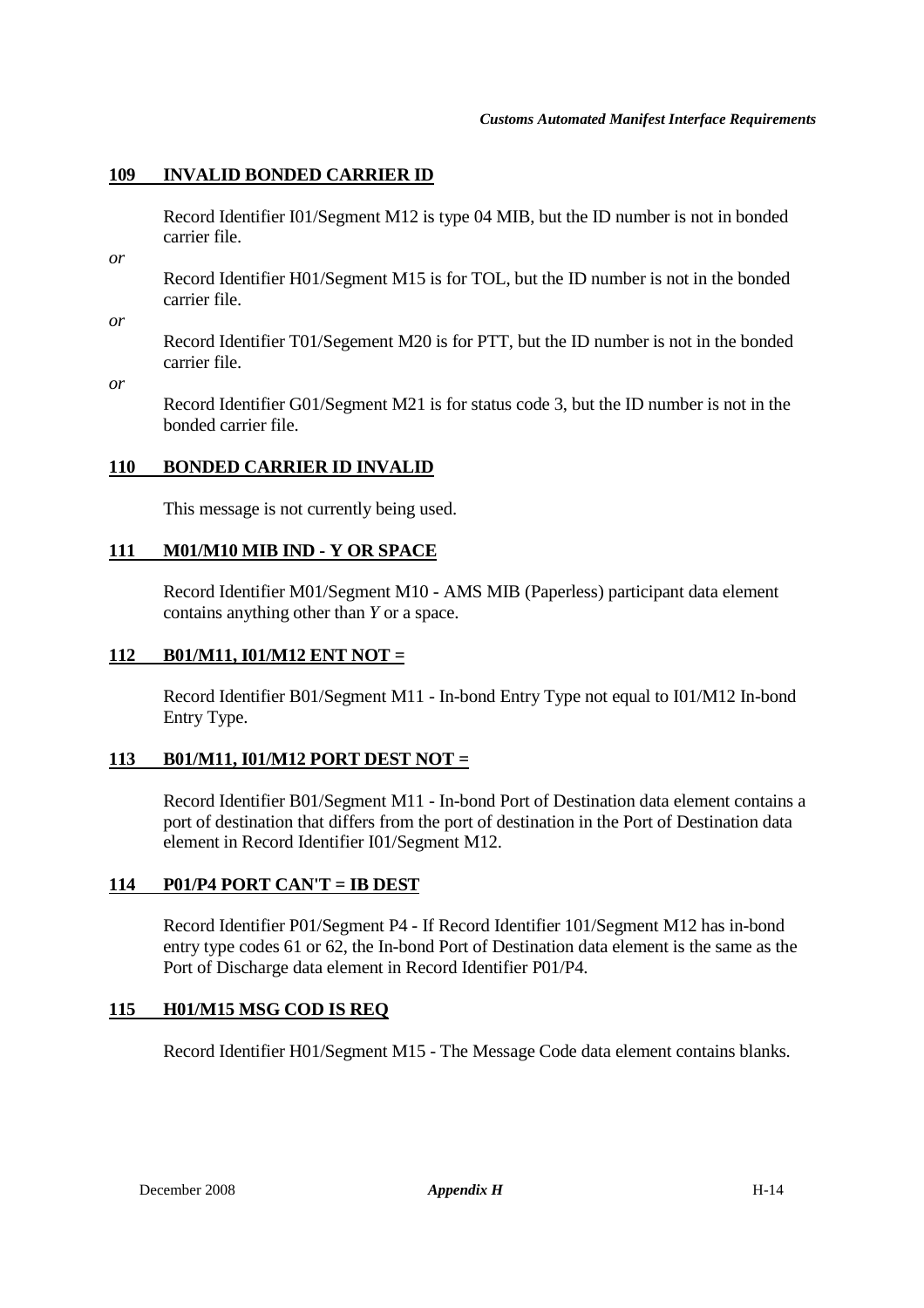# **116 INVALID H01/M15 MSG CODE**

Record Identifier H01/Segment M15 - Message Code data element contains anything other than a valid code.

#### **117 H01/M15 NUM ARR IS REQ**

Record Identifier H01/Segment M15 - Message Code data element was transmitted without the appropriate code for the In-bond number, bill of lading number or container number, or it contains blanks.

#### **118 H01/M15 ARR DTE INVALID**

Record Identifier H01/Segment M15 - Date data element is not in numeric format or it is blank.

 *or* 

Date data element contains invalid month, day, and year.

# **119 H01/M15 REQUIRED**

Record Identifier H01/Segment M15 - Message Code data element is code 3, but the Port of In-bond Arrival/Export data element is blank.

#### **120 MIB PREFIX NOT ON FILE**

Record Identifier I01/Segment M12 is type 04 MIB, but the Paperless In-bond Number data element contains an in-bond prefix that does not match the prefix for this carrier in the carrier file.

#### **121 MIB NBR MUST BEGIN WITH A V**

Record Identifier I01/Segment M12 is type 04 MIB, but the Paperless In-bond Number data element contains an in-bond number that does not begin with a V.

#### **122 H01/M15 BL NUM NOT ON FILE**

Record Identifier H01/Segment M15 - Message Code data element contains code 2, but the bill number being arrived is not on file in MIB bill number file.

#### **123 H01/M15 IB NUM NOT ON FILE**

Record Identifier H01/Segment M15 - Message Code data element contains code 1, but the V number being arrived is not on file in the MIB control number file.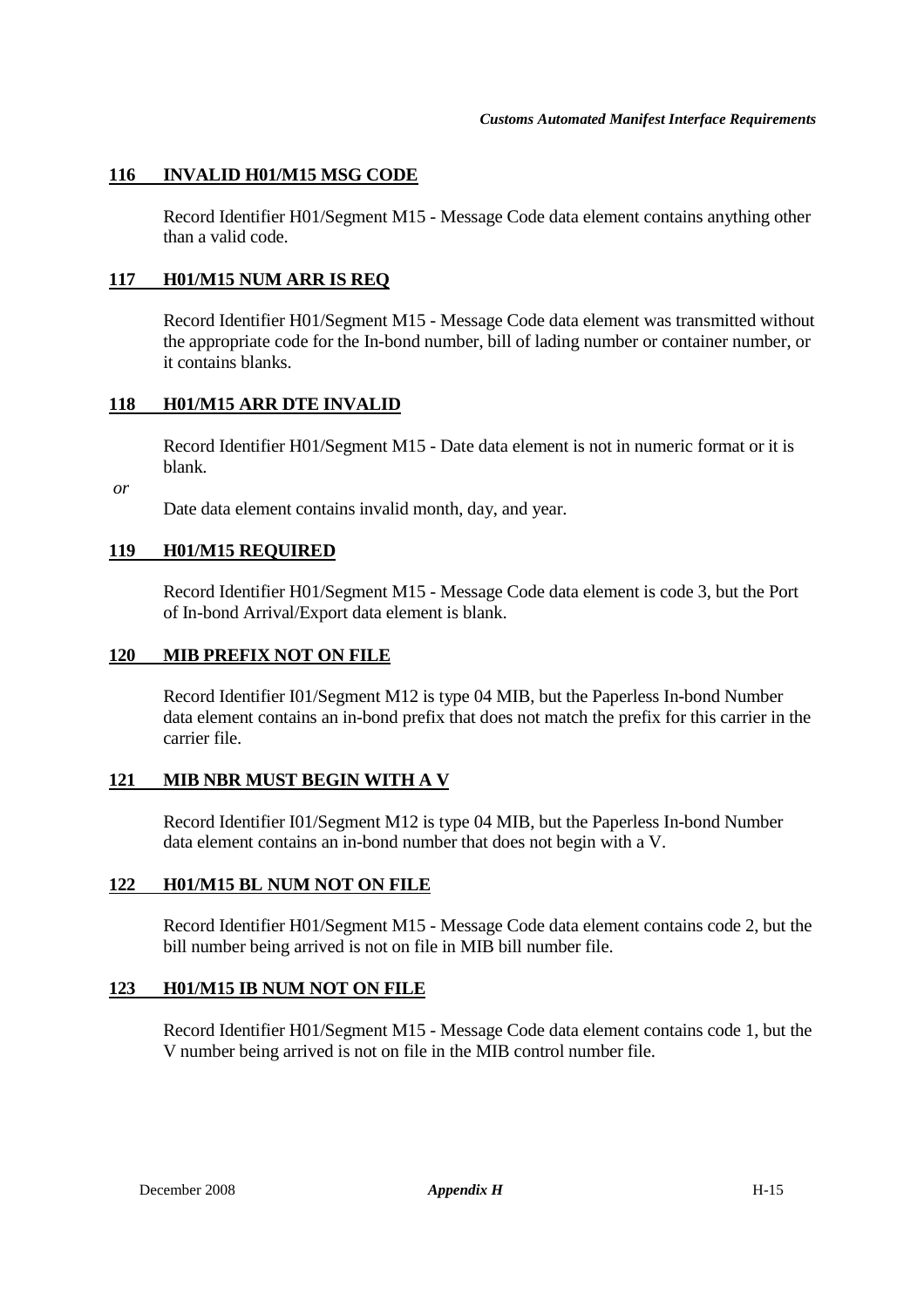#### **124 H01/M15 IB NUM CONCLUDED**

Record Identifier H01/Segment M15 - Message Code data element contains code 1, but the V number being arrived shows arrival in the MIB control number file.

#### **125 H01/M15 BL NUM HAS CONCL**

This message is not currently being used.

#### **126 H01/M15 BL NUM ALREADY ARR**

Record Identifier H01/Segment M15 - Message code data element contains code 2, but the bill number being arrived shows arrival in the MIB bill number file.

#### **127 H01/M15 LAY ORDER DATE ERR**

This message is not currently being used.

# **128 H01/M15 ARR DATE REQ**

Record Identifier H01/Segment M15 - Date data element is blank or contains a 0.

#### **129 H01/M15 ARR DTE EXC TODAY**

Record Identifier H01/Segment M15 - Date data element contains an arrival date that is in the future.

#### **130 H01/M15 ARR DTE OVER 120**

This message is not currently being used.

#### **131 ENTITY ALREADY ARRIVED**

In-bond has already been arrived.

#### **132 H01/M15 ARR DTE BEFORE DEP**

Record Identifier H01/Segment M15 - Message Code data element contains codes 1, 2, or 3, but the Date data element contains an arrival date at the destination port that is before the departure date from the discharge port.

#### **133 PORT NOT VALID FOR IB NUM**

Record Identifier I01/Segment M12 In-bond Number has already been used for another destination.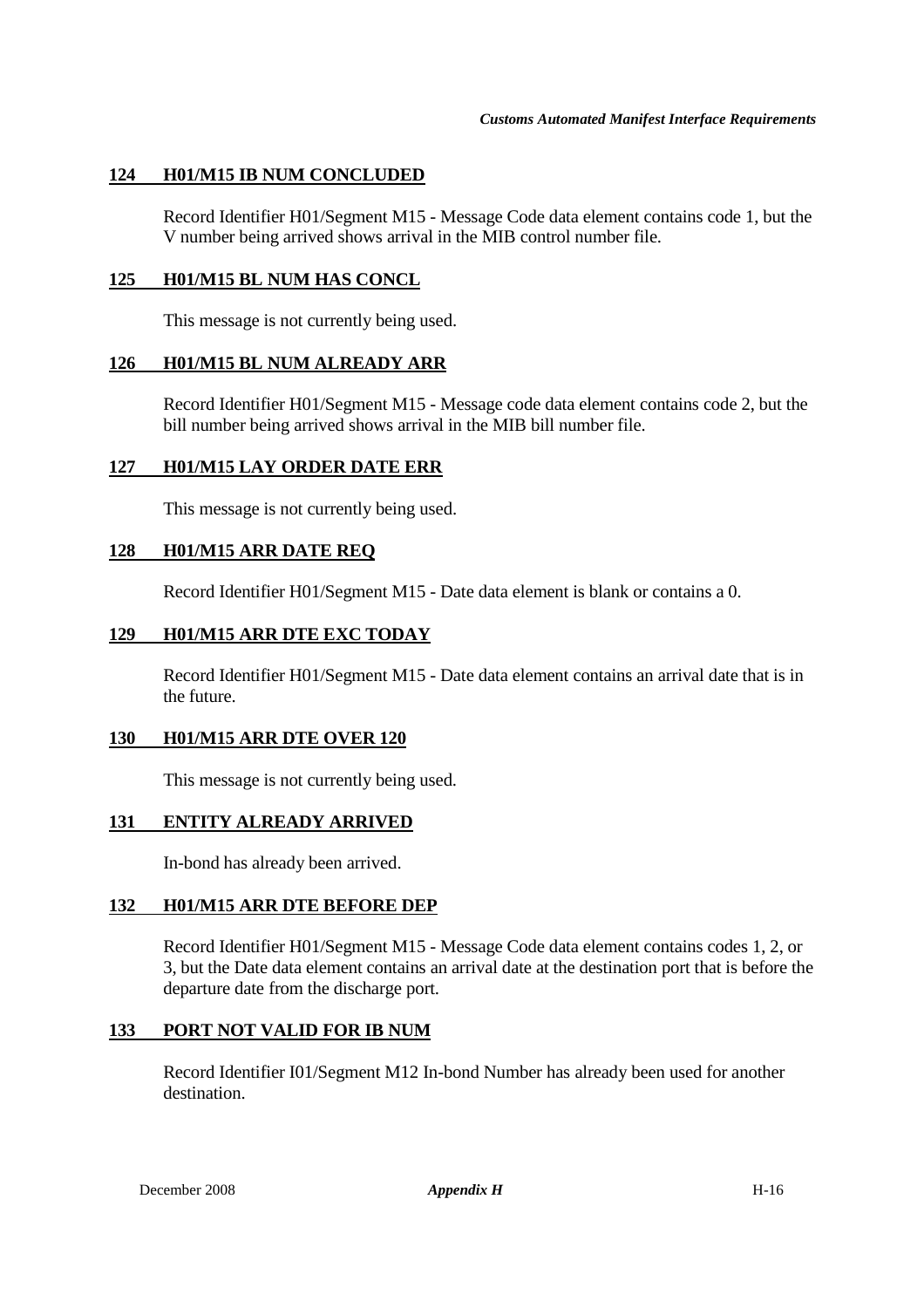# **134 INVALID MIB CHECK DIGIT**

Record Identifier I01/Segment M12 Paperless In-Bond Number data element contains a check digit for the V number that does not agree with the formula for calculating check digits.

#### **135 NO VALID C01/VID RECORD**

Record Identifier C01/Segment VID was not transmitted

 *or* 

Record Identifier C01/Segment VID - The Container No. data element is missing or blank.

#### **136 INVALID ISSUER CODE**

Record Identifier J01/Segment M11 was transmitted for a carrier not listed in the carrier file.

 *or* 

Record Identifier H01/Segment M15 was transmitted for a carrier not in the carrier file.

#### **137 NO ISSUER CODE FOUND**

Record Identifier J01/Segment M11 - The Issuer Code data element is blank.

 *or*

Record Identifiers B01/Segment M11, A01/Segment M13, G01/Segment M14, H01/Segment M15 Issuer Code data element is blank.

#### **138 INV MOT FOR EXP REPORTING**

Record Identifier I02/Segment M12 mode of transport data element is not equal to "10" *or* is blank.

#### **139 9 DIGIT IB NUM NOT NUMERIC**

Record Identifier I01/Segment M12 is for type 03 MIB, but the Conventional In-bond Number data element contains alphabetic positions, spaces, or special characters.

#### **140 BL NUM NOT ALLOWED FOR USE**

Record Identifier B01/Segment M11 - Bill of Lading Sequence Number data element contains a bill number that has been used within the past 3 years.

#### **141 BL PEND ARCHIVE NO ACT ALLOW**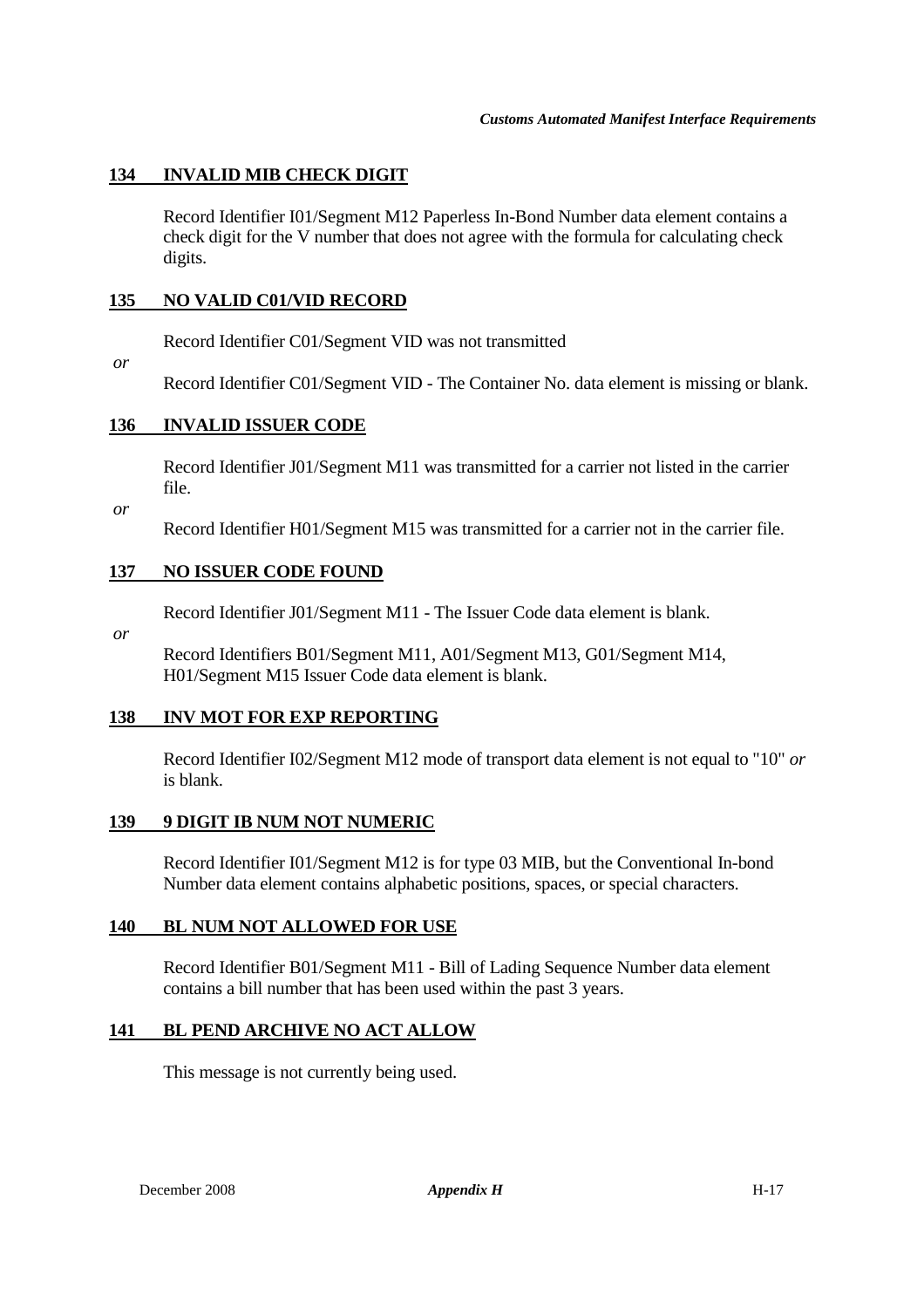# **142 CONV ALREADY ARRIVED**

Record Identifier H01/Segment M15 - The Arrival Date/Time is already on file.

#### **143 DDPP NOT ON MANIFEST**

Record Identifier H01/Segment M15 - Port of In-bond Arrival data element contains a district/port of arrival that is not on the original manifest.

#### **144 ARRIVAL TIME IS INVALID**

Record Identifier H01/Segment M15 - Time data element is not in a 24-hour clock format.

#### **145 CONV ARR DATE OVER 30 DAYS**

Record Identifier H01/Segment M15 - Date data element contains an arrival date over 30 days in the past.

#### **146 SEAL NUMBER MISSING**

This message is not currently being used.

#### **147 CONV NAME OR CONV CODE REQUIRED**

Record Identifier M01/Segment M10 - The Importing Vessel Name or Vessel Code data elements are blank.

#### **148 INCORRECT CONV CODE**

Record Identifier M01/Segment M10 - Vessel Code data element contains a code that is not in vessel code file.

#### **149 TO REPLACE BL MUST BE OPEN**

This message is not currently being used.

#### **150 OLD CONT NUM NOT ON FILE**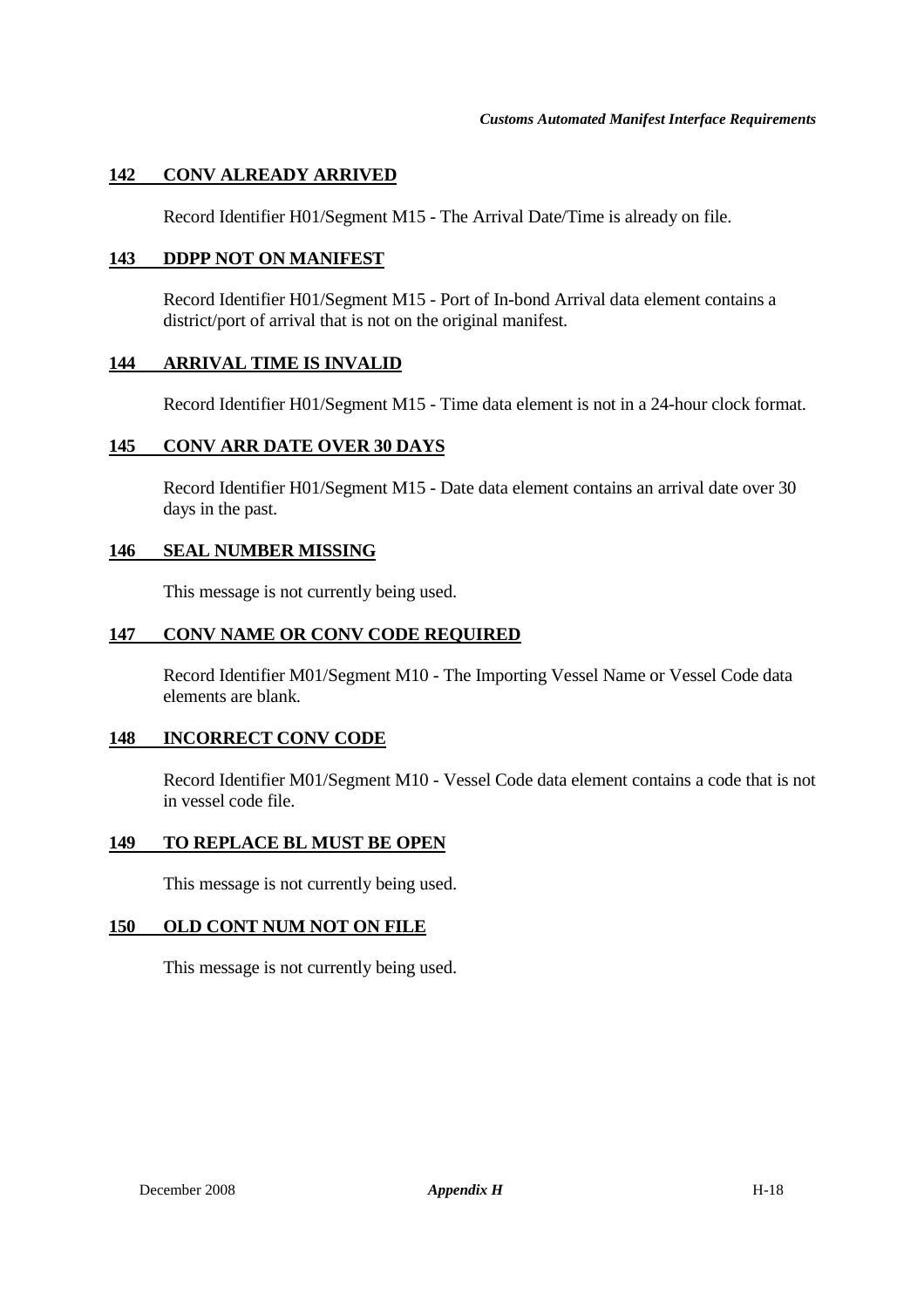# **151 INCORRECT VESSEL NAME**

Record Identifiers A01/Segment M13 - Carrier Code data element contains a correct code for the manifest on file, but the vessel name in the original manifest is not the same as the name associated with the vessel code on file for this vessel.

*or* 

Record Identifier M01/Segment M10 - Manifest Vessel Name data element contains a name that does not match the name associated with the vessel code in the vessel code file.

#### **152 CONV NAME CAN'T HAVE SLASH**

Record Identifier M01/Segment M10 - Manifest Vessel Name data element contains one or more slashes or special characters in the vessel name field.

#### **153 CONV ARR NOT AUTH FOR PORT**

Record Identifier H01/Segment M15 - Carrier is not configured in the carrier file to arrive vessels in this port.

#### **154 ARR TIME IS IN THE FUTURE**

Record Identifier H01/Segment M15 - The Vessel Arrival Time data element is in the future.

#### **155 H01 ALREADY TRANS FOR PORT**

Record Identifier H01/Segment M15 - There are multiple arrival dates for the same port in the same transmission.

#### **156 BILL NUMBER REQUIRED**

Record Identifier T01/Segment M20 - The Bill of Lading Number data element is blank.

#### **157 FIRMS CODE REQUIRED**

Record Identifier T01/Segment M20 - The FIRMS Code data element is blank.

#### **158 FIRMS CODE NOT ON FILE**

Record Identifier T01/Segment M20 - The FIRMS Code data element contains a code not in the FIRMS file.

#### **159 FIRM NOT ACTIVE**

Record Identifier T01/Segment M20 - The FIRMS Code data element contains a code not classified as active in the FIRMS file.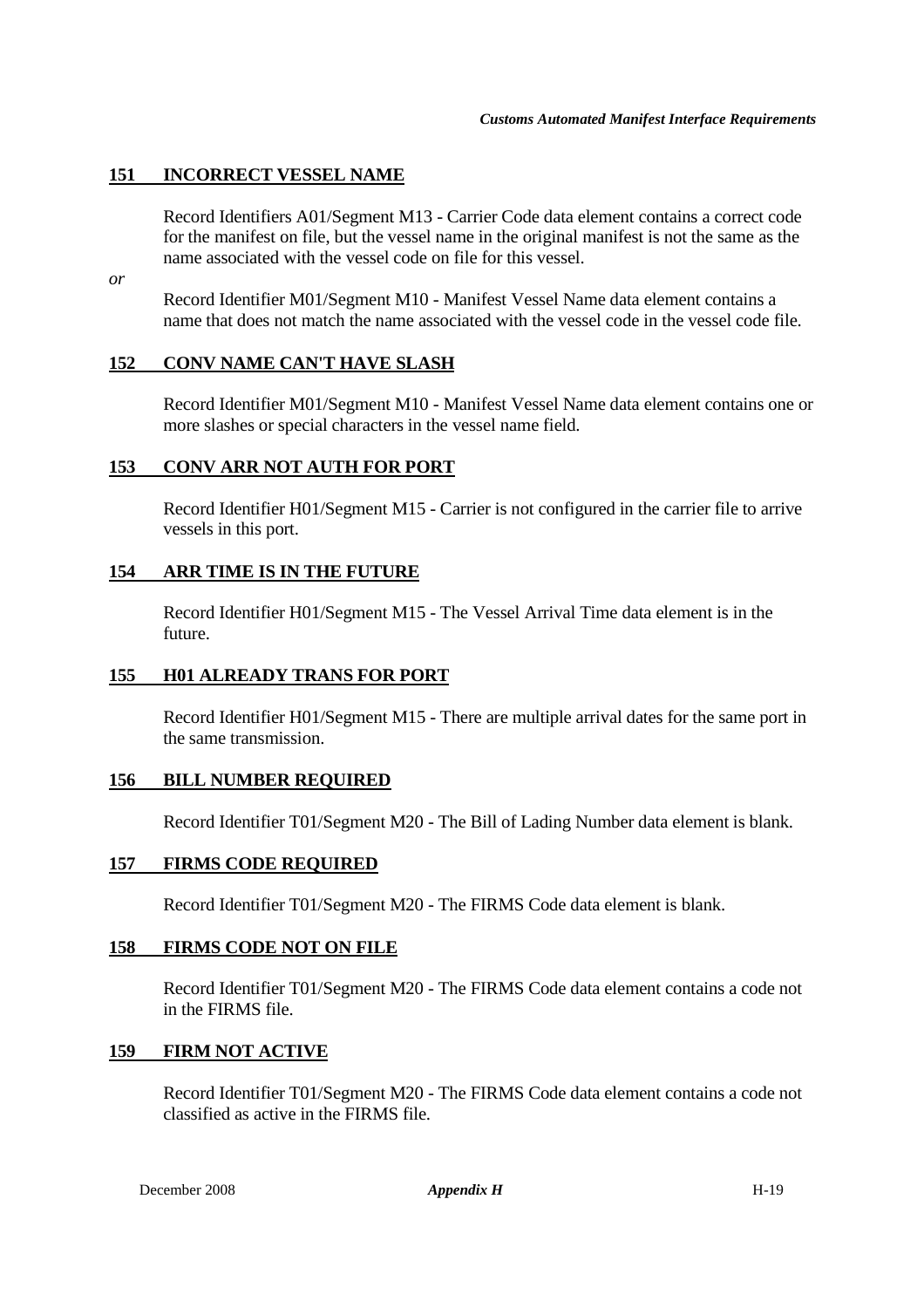#### **160 FIRM NOT BONDED**

Record Identifier T01/Segment 20 - The FIRMS Code data element is not classified as bonded in the FIRMS file.

#### **161 PTT ALREADY AUTHORIZED**

Record Identifier T01/Segment 20 - The Permit to Transfer has already been requested and authorized for this bill.

# **162 BILL STATUS INELIG FOR PTT**

Record Identifier T01/Segment 20 - Bill status is neither fully closed nor is it open. The system will not allow a PTT request to be made against a bill in a "hold" status.

# **163 BILL TYPE INELIGIBLE FOR PTT**

Record Identifier T01/Segment 20 - Bill type is must be Regular, Master, or In-bond.

#### **164 FIRM NOT ON FILE FOR DDPP**

Record Identifier T01/Segment 20 - FIRMS Code data element contains a code not on file for this port for in-bond bill types.

#### **165 CONT NOT ON FILE FOR BILL**

Record Identifier T01/Segment 20 - Container Number data element contains a number that is not in the container file.

#### **166 EXPORT DATE BEFORE ARR DATE**

Record Identifier H01/Segment M15 - The Date data element has an in-bond arrival date that is not on file.

#### **167 EXP DATE ALREADY ON FILE**

Record Identifier H01/Segment M15 - Date data element and the Message Code data element indicate that the carrier sent an export message after the original exportation date.

#### **168 CONTACT CLIENT REP TO EXP**

Record Identifier H01/Segment M15 - The carrier has transmitted incorrect export Date and Time data elements. CBP must input correct data.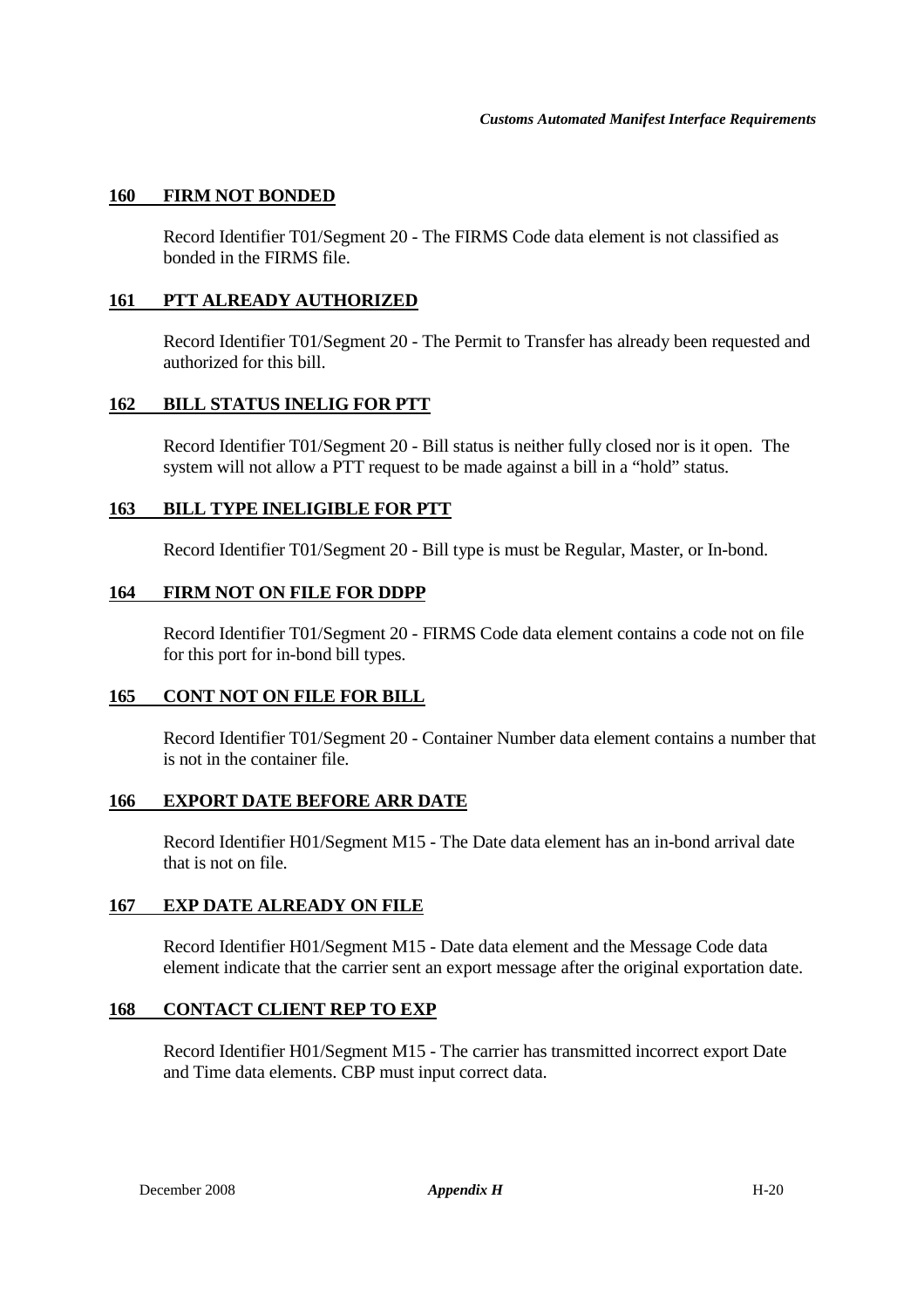# **169 NOT AUTH FOR EXP AT DP**

Record Identifier H01/Segment M15 - Port of In-bond Arrival/Export data element contains a port that is not set up for export in the district/port file.

#### **170 NOT AUTH FOR THIS ENT TYPE**

Record Identifiers B01/Segment M11, I01/Segment M12 - In-bond Entry Type data element contains types 61, 62, or 63, but the user is not authorized in the district/port site file for this type of MIB.

# **171 NOT AUTH FOR PAPERLESS MIB**

This message is not currently being used.

#### **172 EXP DTE BEFORE IB ARR DATE**

Record Identifier H01/Segment M15 - Date data element contains an export date that is before the in-bond destination arrival date.

#### **173 ENT TYPE NOT ELIG FOR EXP**

Record Identifiers H01/Segment M15, B01/Segment M11, I01/Segment M12 - The entry type data elements in the records show an entry type other than 62.

# **174 DEST DP NOT FOR EXPORT**

Record Identifiers H01/Segment M15, B01/Segment M11 - In-bond Port data elements show the port of export in Record Identifier H01/Segment M15 to be the same as in Record Identifier B01/Segment M11.

# **175 EXPORT DATE IS IN FUTURE**

Record Identifier H01/Segment M15 - Date data element shows an exportation date that is in the future.

#### **176 EXPORT TIME IS IN FUTURE**

Record Identifier H01/Segment M15 - Date data element shows an exportation time that is in the future.

#### **177 MANIFEST ARCHIVED**

Record Identifier A01/Segment M13 - Attempt to add a bill of lading to a manifest that is archived.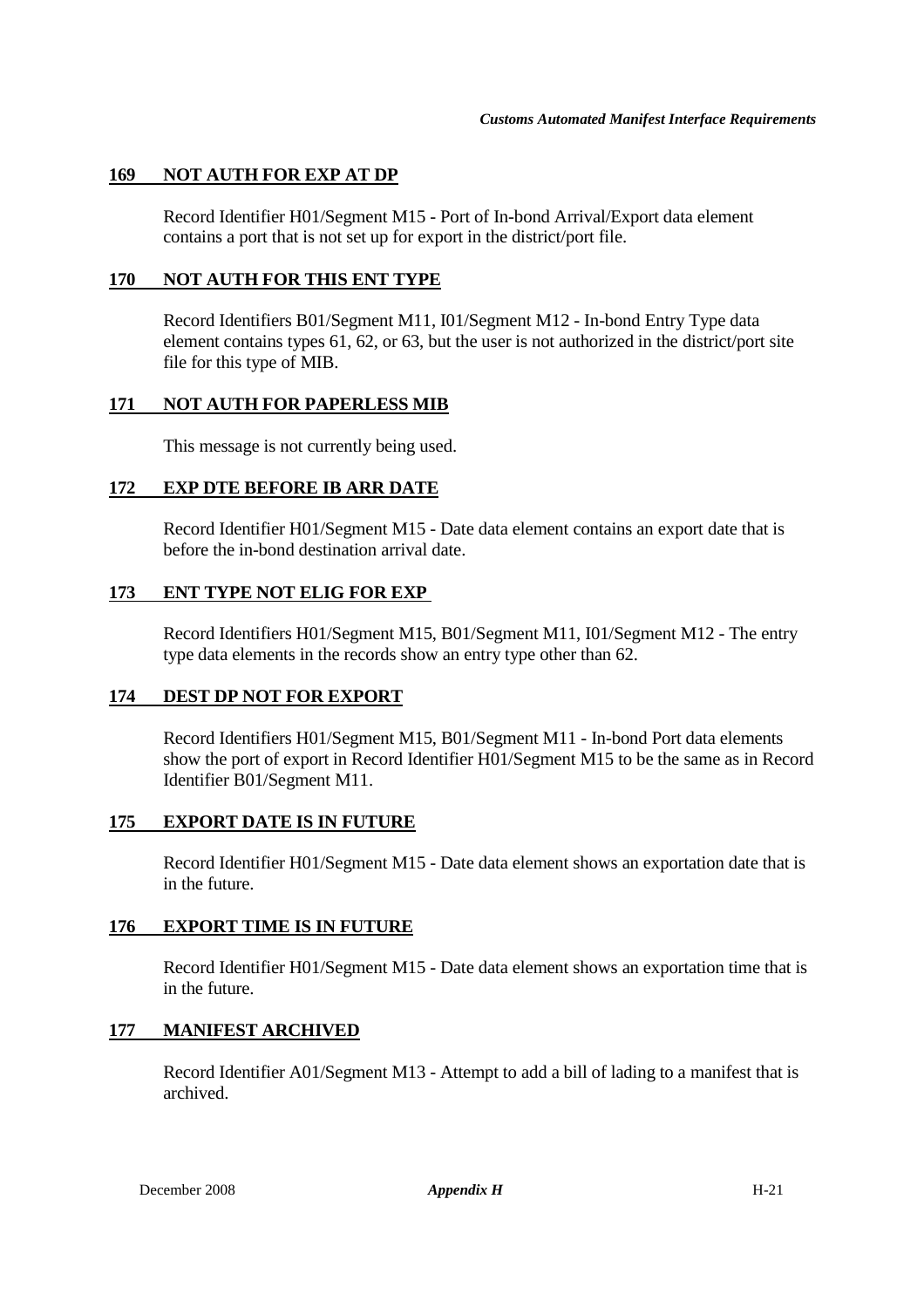# **178 PREVIOUS IB NUM ABSENT/INVALID**

Record Identifier I01/M12. The previous in-bond number is missing or invalid.

#### **179 BILL IN HELD STATUS**

Record Identifier H01/M15. Attempt to export bill of lading with hold or attempt to export container with bill that has hold.

#### **180 MISSING QUANTITY**

Record Identifier B03/M21. The quantity data element is blank.

#### **181 PREV IB MOVE MUST BE ARR**

Record Identifier B03/M21. The previous in-bond movement must be arrived before you can arrive a second in-bond movement.

#### **182 IB INVALID FOR ENT TYPE**

This message is not currently being used.

#### **183 MUST BE EXPORTED BY BILL**

This message is not currently being used.

#### **184 DUPLICATE IB NUM FOR BL**

Record Identifier I01/M12. This in-bond number is the same as the previous number.

#### **185 MIB ENTRY NOT PREV ENTRY**

Record Identifier I01/M12. This entry type is different from the previously reported in-bond.

#### **186 B03/I01 PAIR REQUIRED**

Record Identifier B03. One B03 and one I01 are required.

#### **187 QTY REQUIRED W/C4 CODE**

In Rail AMS, D01/N10 quantity is required when C4 code is provided.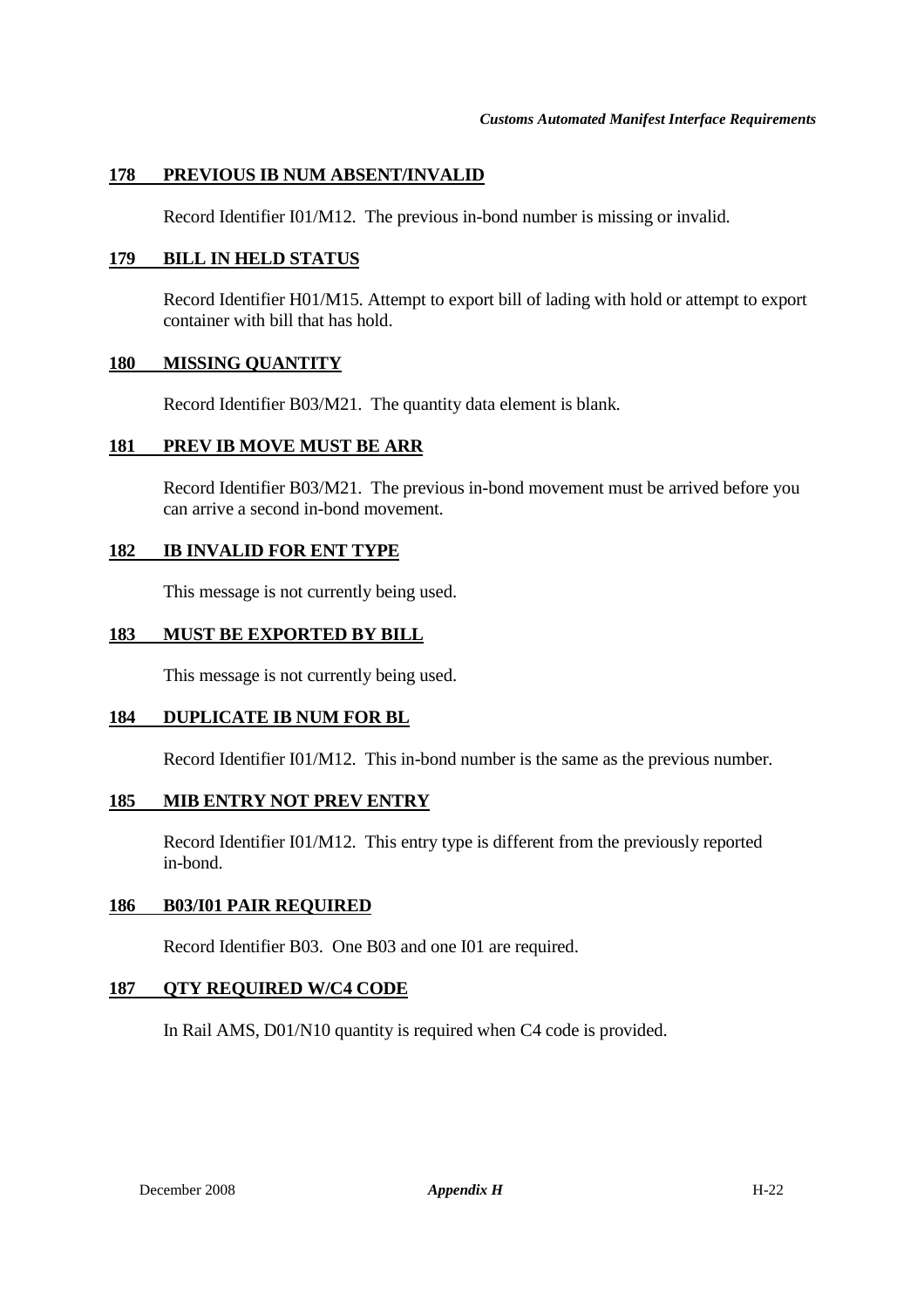# **188 ONE C4 ALLOWD FOR BILL TYPE**

In Rail AMS, only one C4 can be reported for M11/B01 bill types for regular bill and unit train.

#### **189 C4 CODES NEED SAME IMPORTER**

In Rail AMS, when M11/B01 bill type indicates a single entry for multiple C4 codes all C4 codes must have same importer.

#### **190 N9/B04 COUNT EXCEEDED**

Up to 999 N9/B04 segments can be reported per bill.

#### **191 MAN SEQ NBR CANNOT BE CHGD**

This message is not currently being used.

#### **192 MISSING CITY NAME**

Record Identifier H01/M15. The city name data element is blank.

#### **193 MISSING STATE CODE**

Record Identifier H01/M15. The state code data element is blank.

#### **194 INVALID STATE CODE**

Record Identifier H01/M15 has a state code that is invalid for the United States or Canada.

#### **195 M01/B03 DATA DOES NOT = HDR**

This message is not currently being used.

#### **196 INVALID SECONDARY SCAC 2**

Record Identifier B02/M11. Secondary notify party SCAC Code 2 is not in carrier file.

#### **197 HS-VAL-WGT REQ ON EXP IB**

Record Identifier D00/N10. Either harmonized code, value, or weight or a combination of these is missing from the D00 record in paperless TE or IE movement.

#### **198 INVALID MANIFEST TYPE CODE**

Record Identifier M10 - Manifest Type Code (M10 09) is anything other than P, X, Y, T.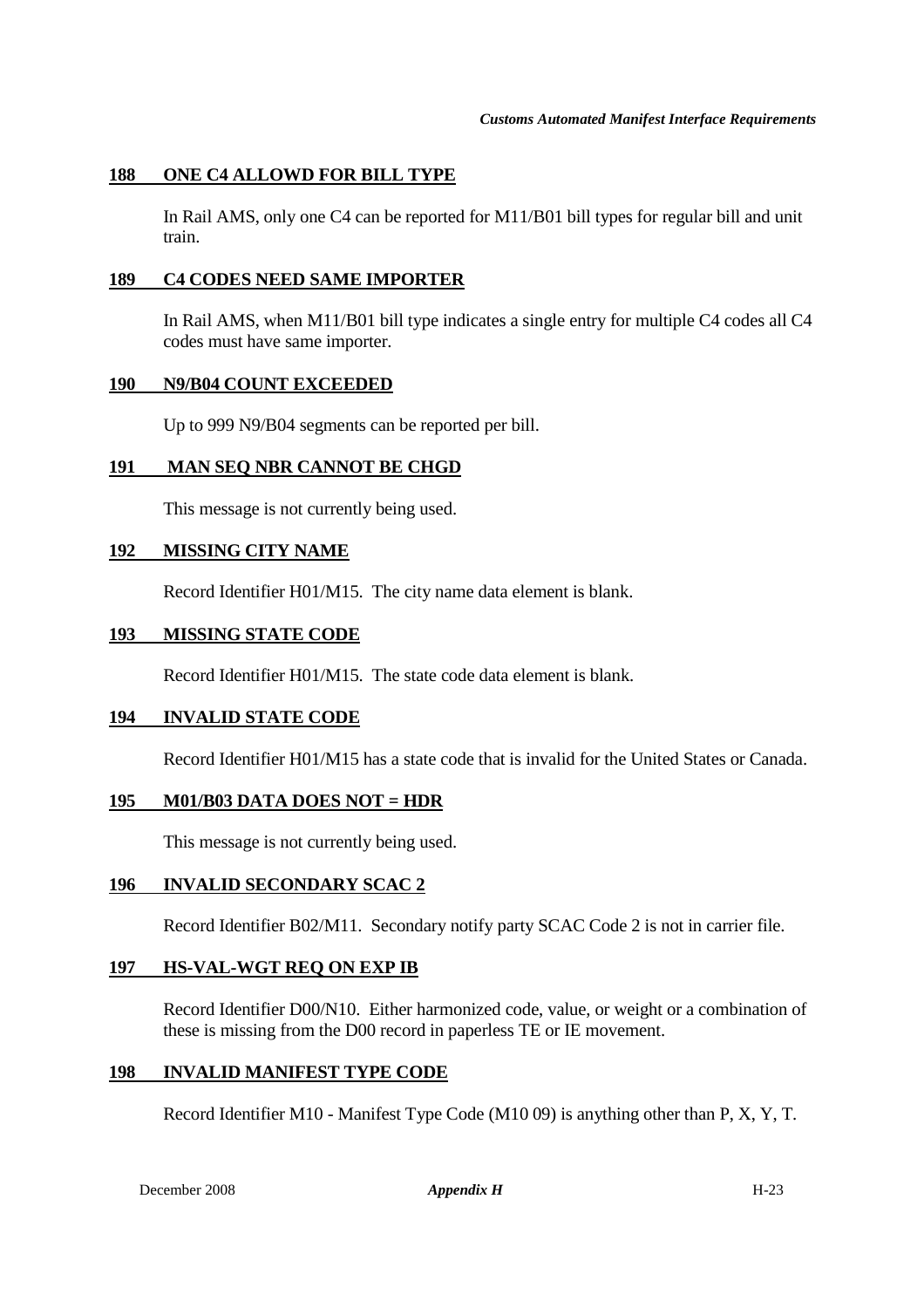#### **199 INVALID BILL TYPE**

This message is not currently being used.

# **200 INVALID FILER FOR DDPP**

This message is not currently being used.

#### **201 INVALID ENTITY IDENTIFIER**

Record Identifier N00/N1 - Entity identifier code is anything other than BN, C1, CB, CD, CN, N1, N2, 00, SH, UC.

#### **202 INVAL ENTITY IDENT QUAL**

Record Identifier N00/N1 - Identification qualifier is not equal to '9' or 'AB''17' when entity identifier is 'CB'.

#### **203 VEHICLE ID NUM NOT PRESENT**

Record Identifier C02/VC - Vehicle Identification Number missing or spaces.

#### **204 NO MAN UNIT CODE FOR BL**

Record Identifier B01/M11 or D01/N10 - Manifest Unit code is other than codes in note for this element. The Manifest Unit Code can be reported in either the B01/M11 or the D01/N10.

#### **205 CONSIST NOT ON FILE**

This message is not currently being used.

#### **206 CONSIST ALREADY ARR/DEL**

Record Identifier H01/M15 – Cannot arrive/delete consist – already arrived or deleted.

# **207 CONVEYANCE ALREADY CONSIST**

Record Identifier H01/M15 – Cannot create consist for conveyance – already consisted and arrived.

#### **208 BILL ALREADY CONSISTED**

Record Identifier MBL/MBL - Bill of Lading number previously consisted on another train.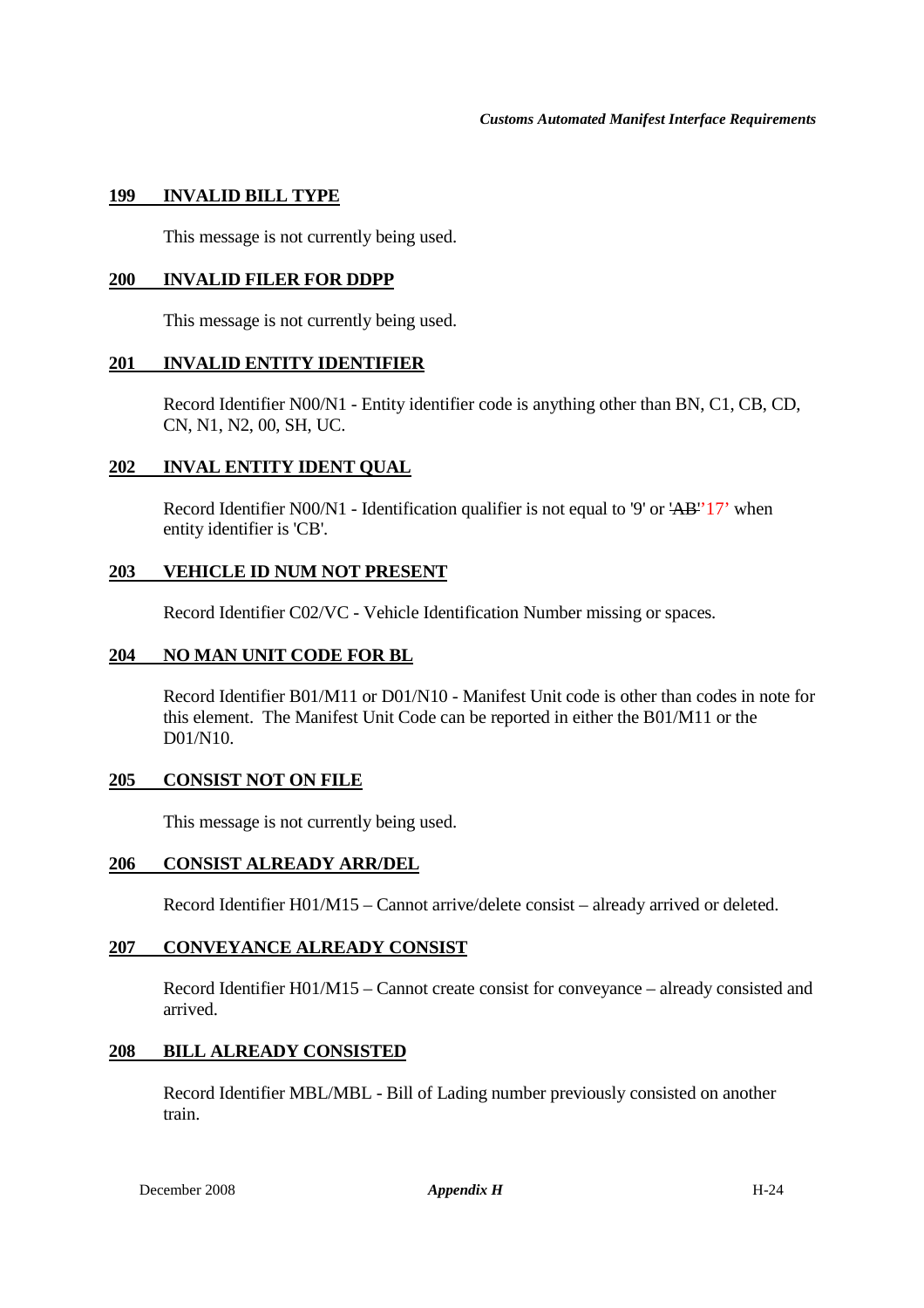# **209 BL NOT ON FILE OR DELETED**

Record Identifier MBL/MBL - Bill of Lading number not in database or is in deleted status.

# **210 INVALID EQUIP DESC CODE**

Record Identifier C01/VID - Container/Equipment Description code is anything other than codes listed in Appendix K.

#### **211 INVALID LOAD-EMPTY IND**

Record Identifier C01/VID - Load/empty indicator is anything other than 'L', 'E'. If sending the empty bill type "2" in CAMIR or "12" in ANSI X12, must also show the loaded condition of "E" for empty in the CAMIR (C01, position 75) or ANSI X12 (VID10).

# **212 AMS BILL ON FILE**

This message is not currently being used.

#### **213 AMENDMENT CODE NOT = S**

Record Identifier A01/M13 in 358 set (consist): The Amendment code is anything other than 'S'.

#### **214 MAX 2nd NOTIFY REACHED**

This message is not currently being used.

#### **215 INVALID EST ARR TIME**

Record Identifier P01/P4 in 358 set (consist): The estimated arrival time is in a different format from the HHMM 24 hour format, or 0's, or blanks.

#### **216 DB ERROR ON XRJ FILE**

This message is not currently being used.

#### **217 FIRMS CODE DEACTIVATED**

Record Identifier P01/P4 in 358 set (consist): The FIRMS code is in inactive status in the FIRMS file.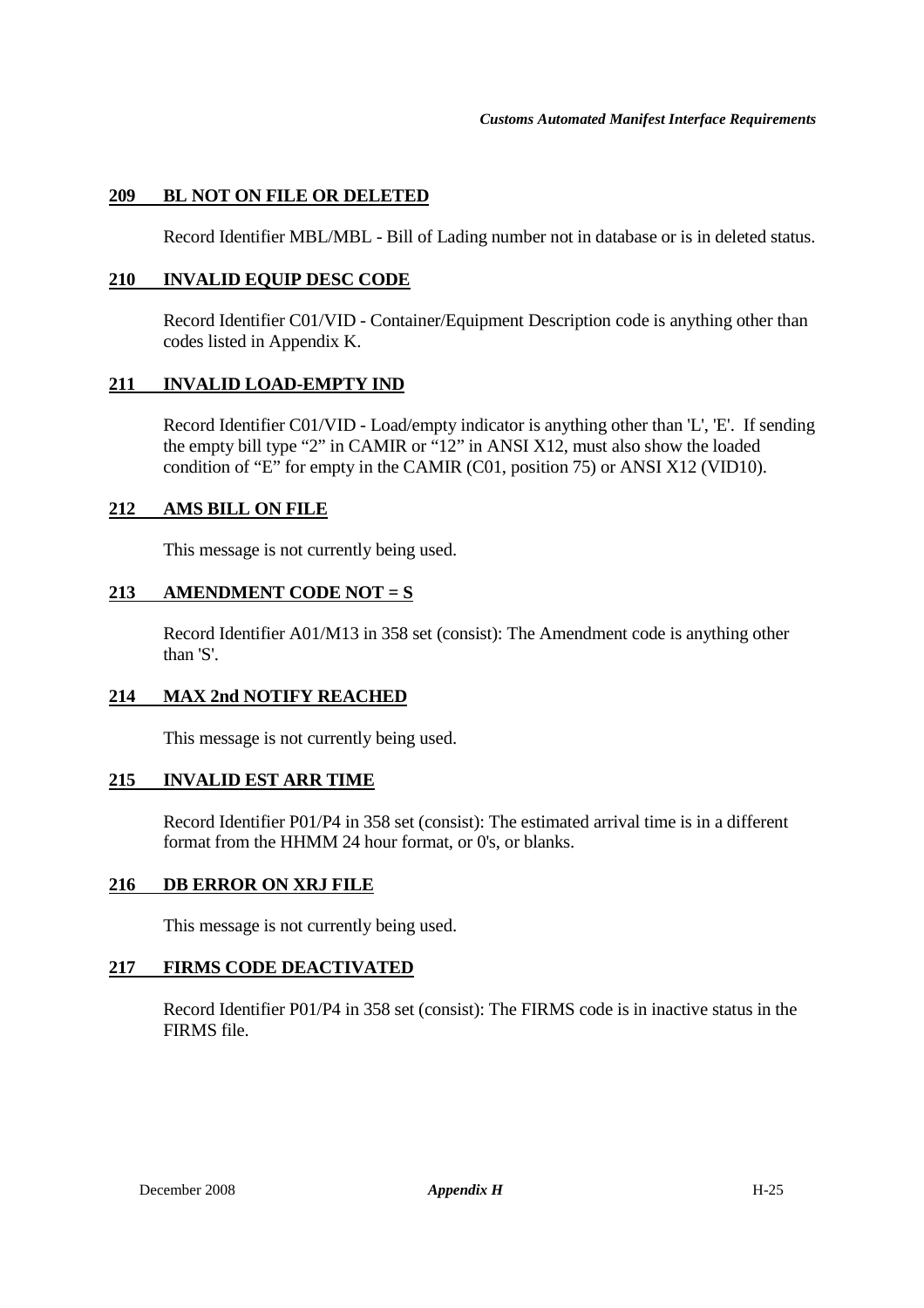#### **218 FIRMS NOT BONDED**

Record Identifier P01/P4 in 358 set (consist): The FIRMS code is not bonded in the FIRMS file.

#### **219 MANIFEST TYPE CODE NOT = S**

Record Identifier M01/M10 in set 358 (consist): The Manifest Type code is anything other than 'S'.

#### **220 INVALID VOYAGE/FLIGHT NBR**

Record Identifier M01/M10 in set 358 (consist): The voyage/flight number is not a valid Julian date.

#### **221 INVALID BL NUMBER**

Record Identifier MBL/MBL - The bill of lading number is blank.

#### **222 IB ARRIVAL NOT REQD AT IP**

In Rail AMS, for Intransit In-bond Type the wrong district port was given for in-bond arrival.

#### **223 A01 INVAL FOR NON-AMS BILL**

Record Identifier A01/M13 in 358 set (consist): The bill of lading number is not in the database.

#### **224 MBL INVALID AMS INDICATOR**

Record Identifier MBL/MBL: AMS indicator is anything other than 'Y' or 'N'.

#### **225 N1 RECORD NOT FOUND**

Record Identifier N01/N1 identity code is invalid or missing; code qualifier is invalid or missing.

#### **226 N3 RECORD NOT FOUND**

Record Identifier N02/N3 - is missing.

#### **227 C01 REC MST PRECED C02 REC**

Record Identifier C01/VID; C02/VC: C02/VC record out of sequence.

December 2008 *Appendix H* H-26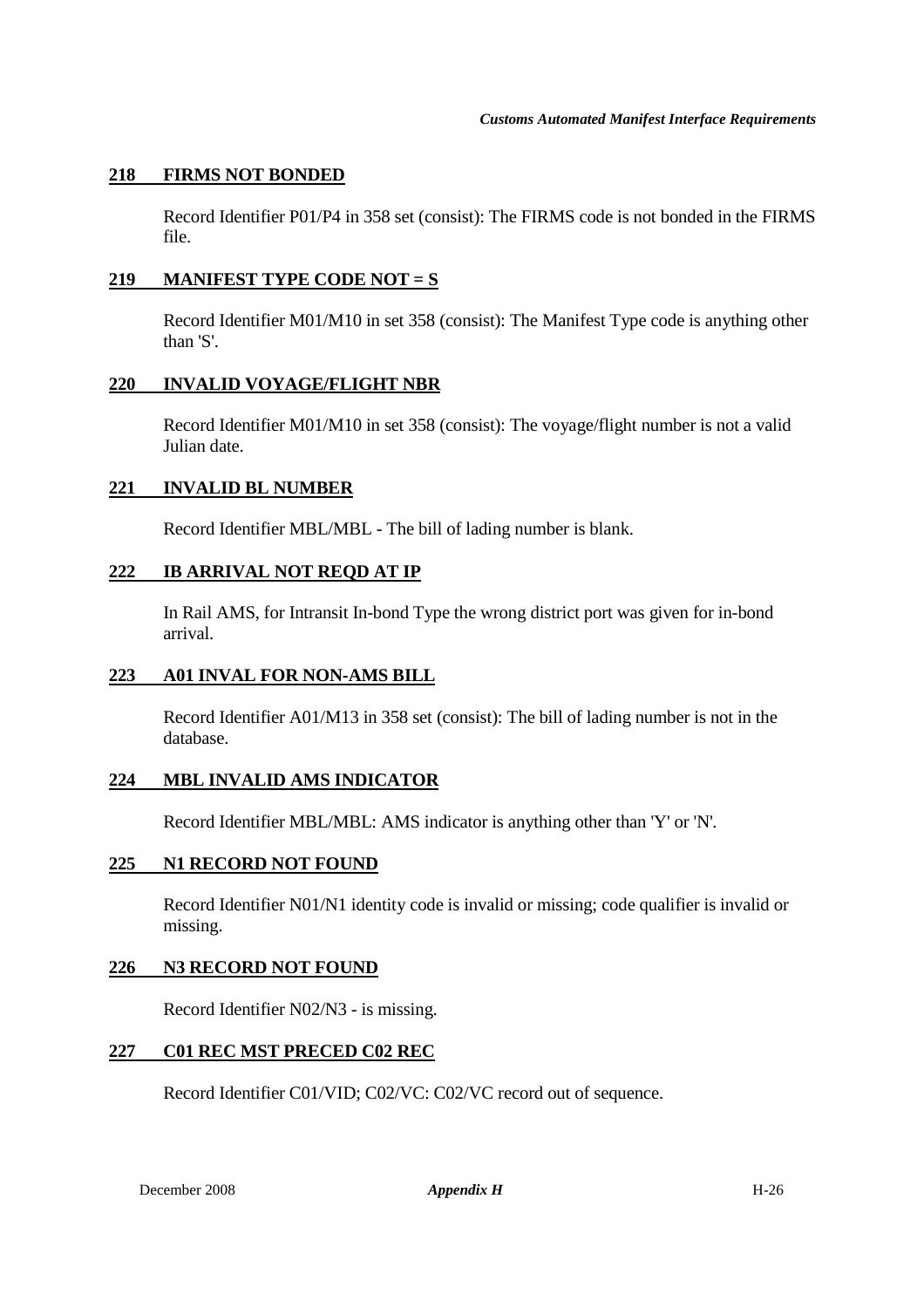#### **228 SPEC CATEGORY W/NO D00 VAL**

Record Identifier D00/N10: If special category 'Sec 321' or 'gift' in B01/M11 value is blank or  $'0'$ .

#### **229 COULD NOT FIND ABI BROKER**

Record Identifier N00/N1: If entity ID code is 'CB', filer code is invalid or missing.

Record Identifier D01/N10: The filer code within the C4 Code number is invalid or missing.

# **230 COULDNT VERIFY ABI BROKER**

This message is not currently being used.

# **231 BROKER NOT AUTHZD**

*or* 

Record Identifier N00/N1: Filer not authorized for rail transmission.

# **232 INVALID REF # QUALIFIER**

Record Identifier B04/N9 reference number is not valid.

#### **233 WRONG CONVEYNCE ARRVL PORT**

Record Identifier H01/M15: Port of arrival not  $=$  to port of estimated arrival in P01/P4.

#### **234 COMM QUALIFIER MISSING**

Record Identifier N04/Segment PER: If a communications number is present, communications qualifier is blank.

#### **235 COMM NUMBER MISSING**

Record Identifier N04/Segment PER: If a communications qualifier is present, communications number is blank.

#### **236 INVALID COMM QUAL**

Record Identifier N04/Segment PER: The communications qualifier is invalid.

#### **237 CANT CANCEL - NOT ARRIVED**

Record Identifier H01/Segment M15: In-bond arrival is being cancelled in H01/M15, but in-bond record shows unarrived at destination.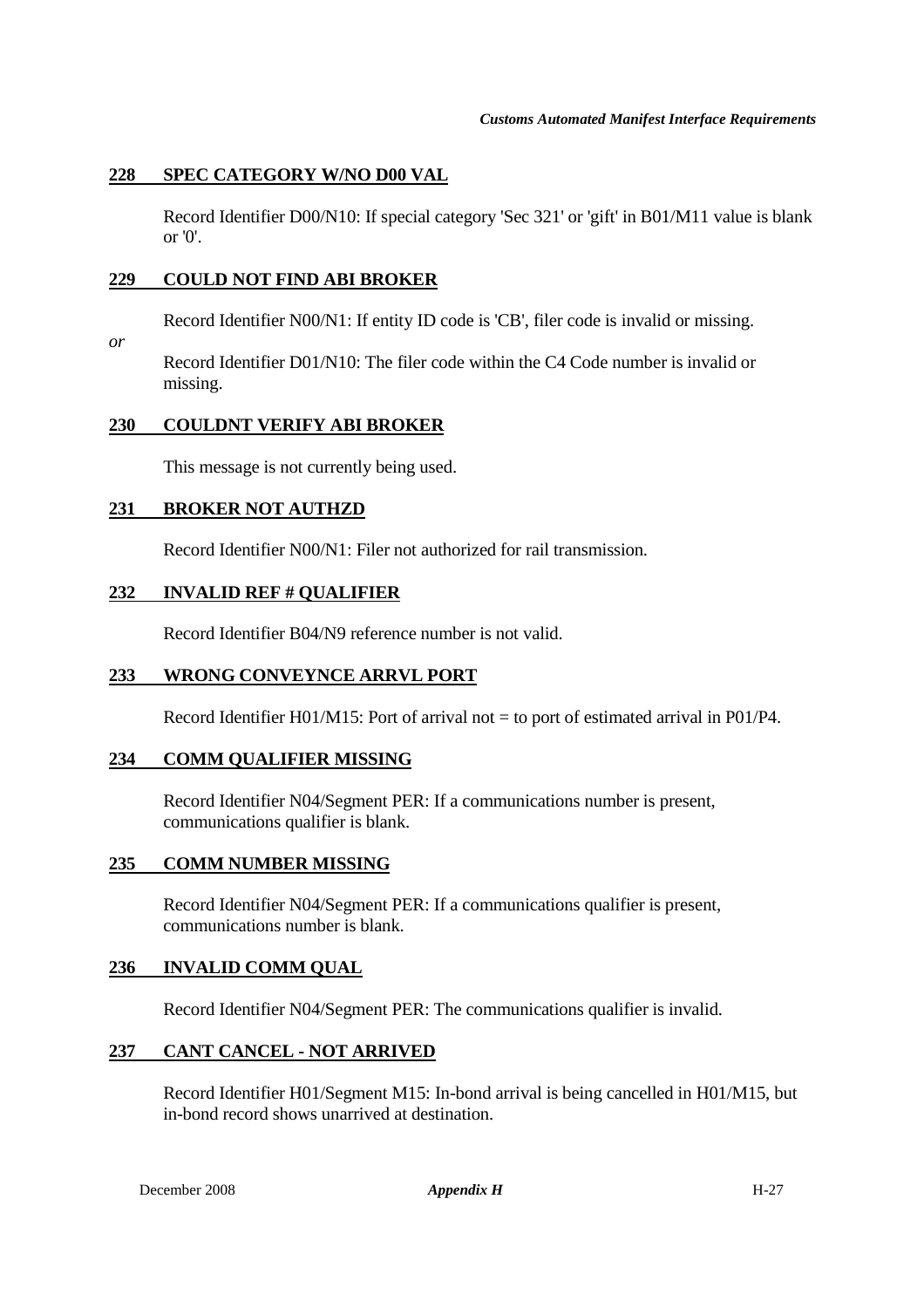# **238 CANT CANCEL - ALREADY EXPORTED**

Record Identifier H01/Segment M15: In-bond arrival is being cancelled in H01/M15, but in-bond record shows already exported at destination.

#### **239 MAX TRNSACTN CNT REACHED**

This message is not currently being used.

# **240 CANT CANC - NOT EXPORTED**

Record Identifier H01/Segment M15: In-bond export is being cancelled in H01/M15, but in-bond record shows in-bond not exported at destination.

#### **241 EXCEEDS DESCRIPTION COUNT**

May only transmit up to 999 lines of description per container that includes D00, D01, D02 records per bill.

#### **242 C4 CODE NOT VALID**

Record Identifier D01/Segment N10: The C4 code number is invalid by Line Release.

*or* 

Record Identifier N00/Segment N1 Customs Broker does not match the Broker within the C4 Code number – D01/Segment N10.

#### **243 INB NOT ALLOWED WITH LINE RELEASE**

Record Identifier B01/M11, D01/N10: C4 code number is in D01/N10 and in-bond indicator is in B01/M11.

#### **244 INTERMEDIATE PORT ABOVE LIMIT**

This message is not currently being used.

#### **245 PREV IB # EXISTS**

Record Identifier I01/Segment M12: Bill is being created with in-bond number that already exists in MIB with a different routing and at least one active bill attached.

#### **246 IB # ABSENT**

Record Identifier I01/Segment M12: Spaces in the in-bond field.

December 2008 *Appendix H* H-28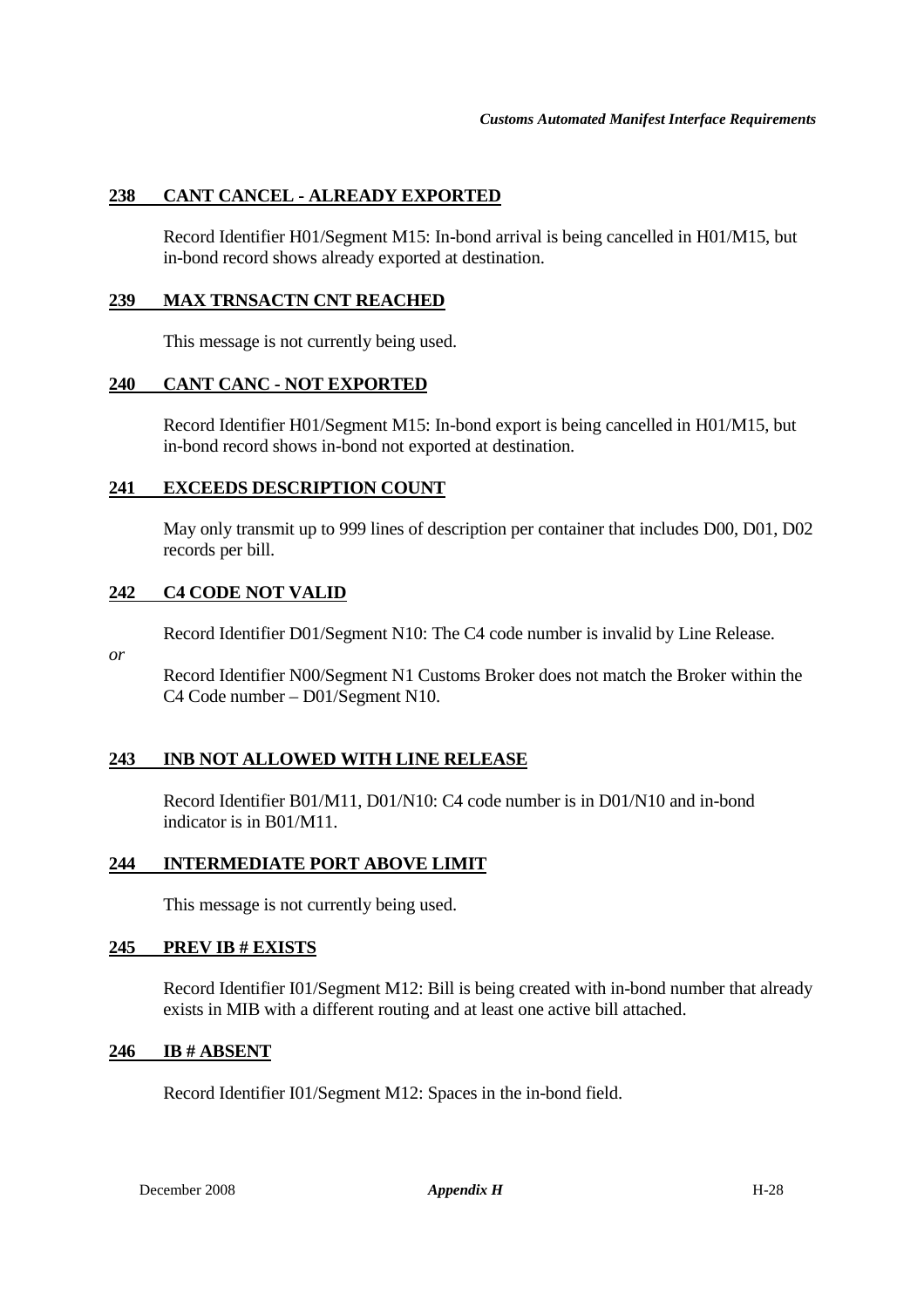# **247 TRAIN ALREADY CONSISTED**

Record Identifier MBL/Segment MBL: Consist already exists for train.

# **248 REF # BLANK FOR OCEAN BILL**

Record Identifier B04/Segment N9: Code "OB" for "ocean bill" is indicated but there are spaces in the field.

# **249 ALL C01 FIELDS REQUIRED**

Record Identifier C01/Segment VID: If user is a paperless manifest test participant and container/equipment type element is blank, either container/equipment description code, container/equipment length, height, or width has spaces.

#### **250 C01 DESC CODE INVALID**

Record Identifier C01/Segment VID: Code is the container/equipment description code field is not in the container/equipment description code table (Appendix K).

#### **251 C01 LOAD/EMPTY STATUS INV**

Record Identifier C01/Segment VID: Code in the load/empty status field is anything other than "E", "L", or "T".

#### **252 C01 TYPE OF SERVICE INVALID**

Record Identifier C01/Segment VID: Code in the type of service code field is not in the type of service code table.

#### **253 C01 EQUIP TYPE INVALID**

Record Identifier C01/Segment VID: Code in the equipment type field is not in the equipment type tables.

#### **254 C01 LENGTH INVALID**

Record Identifier C01/Segment VID: All positions in the container/equipment length field do not have numerics or zeros, or have spaces.

#### **255 C01 HEIGHT INVALID**

Record Identifier C01/Segment VID: All positions in the height field do not have numerics or zeros, or have spaces.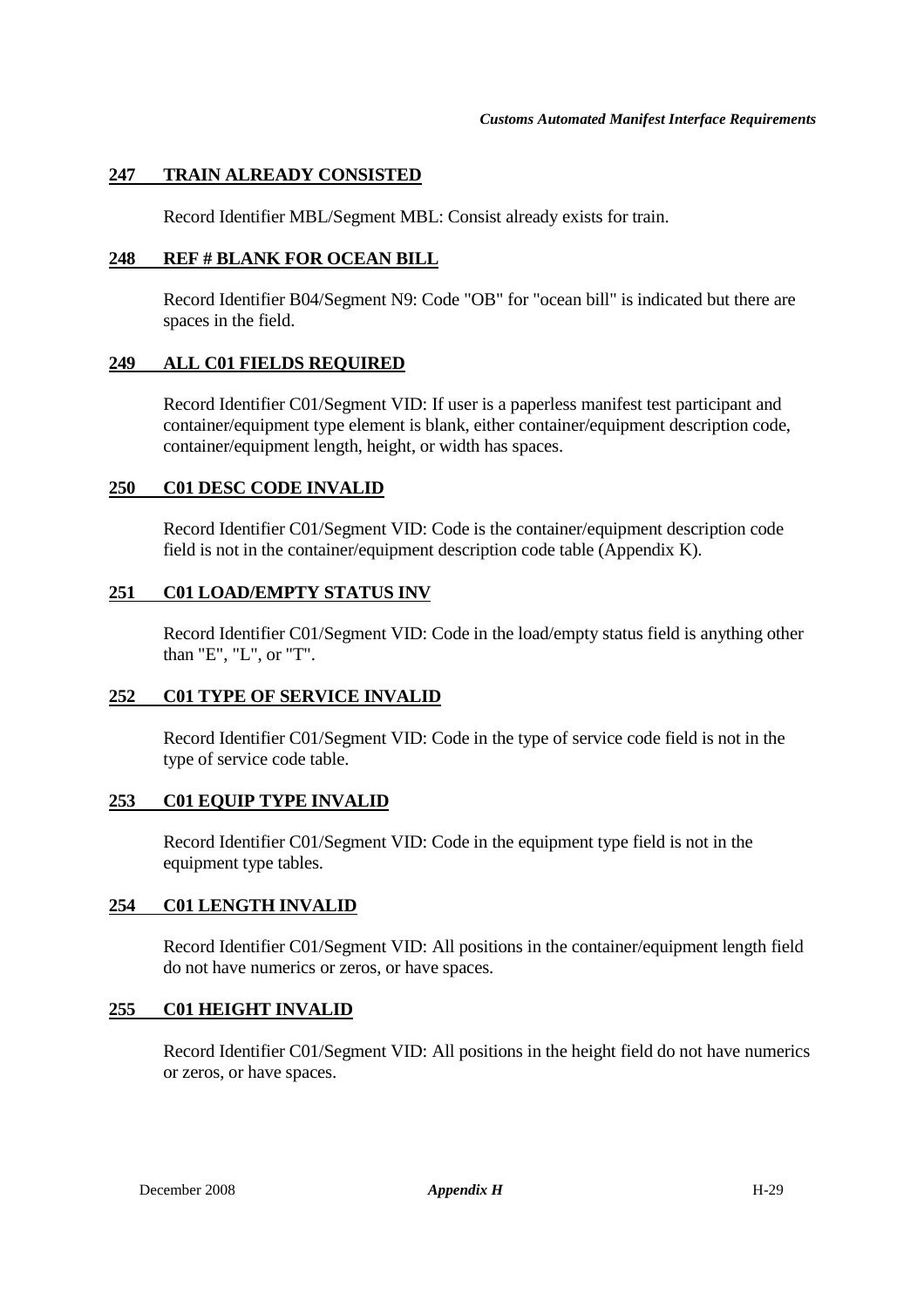# **256 C01 WIDTH INVALID**

Record Identifier C01/Segment VID: All positions in the width field do not have numerics or zeros, or have spaces.

#### **257 B02 PLACE RECEIPT REQUIRED**

Record Identifier B02/Segment M11: If user is a paperless manifest test participant and place of receipt element is blank.

#### **258 NO I01/M12-FRGN CARGO ROB**

Record Identifier B01/Segment M11, Record identifier I01/Segment M12: If user is a paperless manifest test participant, and bill of lading status indicator is "B"/"20" Record I01/Segment M12.

# **259 NOT ALLOWED TO CHANGE C4 CODE**

This message is not currently being used.

# **260 TRAIN CONSISTED TO DIF DDPP**

This message is not currently being used.

# **261 DUPLICATE CONTAINER NOT ALLOWED**

This message is not currently being used.

# **262 INVALID ID – CNTR MUST BE EMPTY**

This message is not currently being used.

#### **263 REPORT CNTR. DISCRP TO CBP**

This message is not currently being used.

#### **264 CONV NAME MUST EQUAL TRAIN**

MI/309 application/set. Bill is preliminary but conv name in M01/M10 is anything other than "train".

#### **265 MAX 2 CBP BROKER PER BOL**

MI/309 application/set. More than two CBP brokers, code "CB", transmitted in M1/309.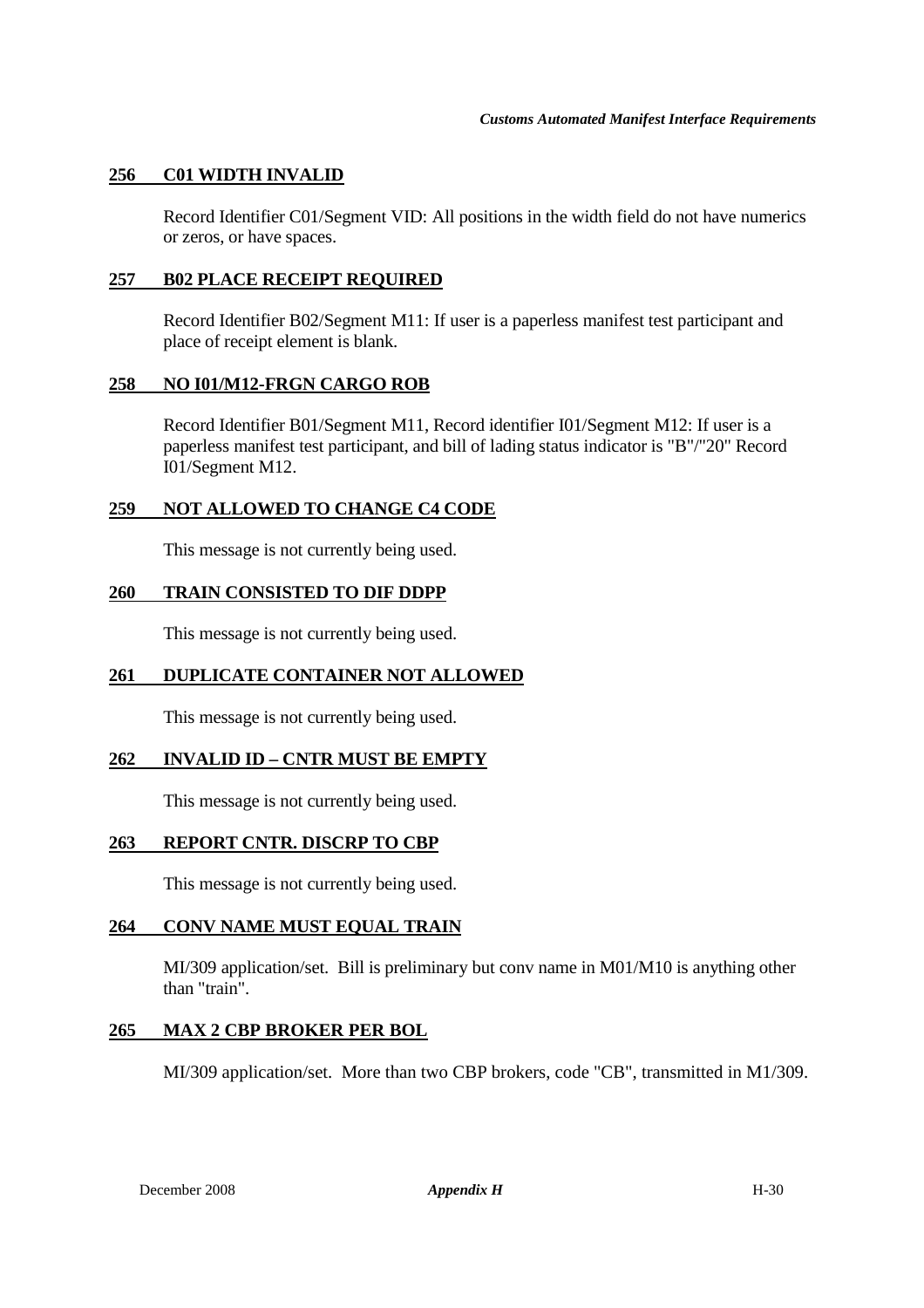# **266 M13 MISSING FOR AMENDMENT**

MI/309 application/set. The type code "Y" is in the M01/M10 but the A01/M10, for delete/add is missing.

#### **267 VOYAGE NOT ON FILE FOR BL**

This message is not currently in use.

#### **268 BL TYPE INVALID W/C4 CODE**

MI/309 application/set. A C4 code is in the D01/N10 Record, but the bill type in the B01/M11 is anything but a "0" or blank for rail line release.

#### **269 NO H02 RECORD FOUND**

HI/353 application/set. HI/353 transmitted without H02 record/reference number qualifier reference number.

#### **270 M15/H02 INV REF NUM QUAL**

HI/353 application/set. HI/353 transmitted with reference number qualifier code in H02/M15 other than "BM", "IB", or "OB".

#### **271 M15/H02 INVALID REF NBR**

HI/353 application/set. HI/353 transmitted with reference number qualifier code in H02/M15 but reference number is blank.

#### **272 H02 BOL NUM NOT ON FILE**

HI/353 application/set. HI/353 transmitted with reference number qualifier code in H02/M15 "BM" but bill of lading number in reference number field is invalid.

#### **273 H02 MISSING IB NUMBER**

This message is not currently being used.

#### **274 H02 IB NUM NOT ON FILE**

HI/353 application/set. HI/353 transmitted with reference number qualifier code in H02/M15 "IB" but in-bond number in reference number field is invalid.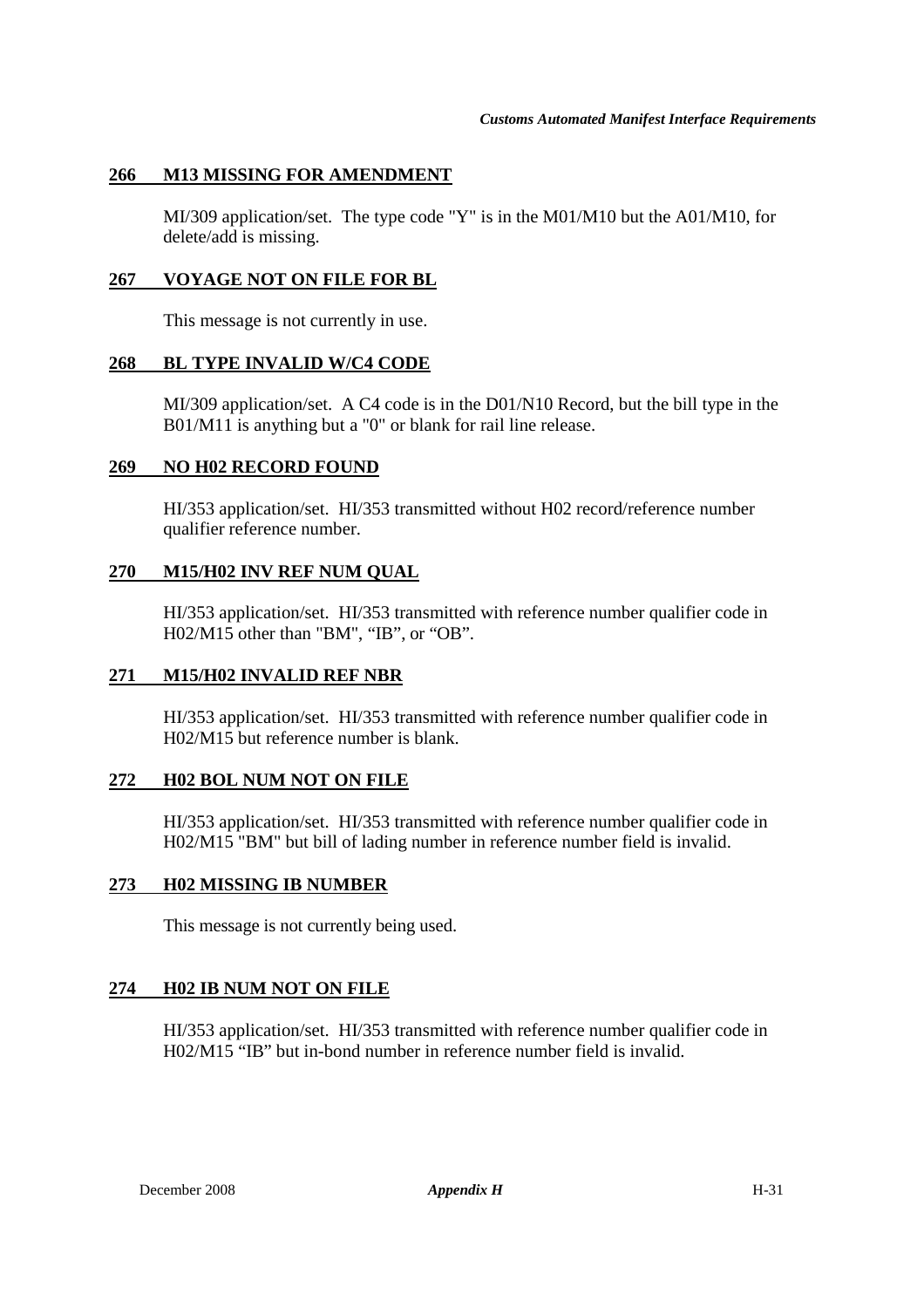#### **275 H02 MISSING OCEAN BL**

This message is not currently being used.

#### **276 H02 CONV NAME REQUIRED**

HI/353 application/set. HI/353 transmitted with code "S" in transportation method field but export conv name is blank.

#### **277 H02 IB NOT ON FILE FOR CONT**

HI/353 application set. HI/353 transmitted with reference number qualifier code in H02/M15 "IB" and in-bond number in reference number field but in-bond number is not associated with container number in H01/M15.

#### **278 TOL NOT ON FILE**

HI/353 application set. HI/353 transmitted with codes "L, M, or N" in H01/M15 but the Transfer of Liability is not on file.

# **279 ONLY 1 CONV ARR ALLOWED**

This message is not currently being used.

#### **280 MISSING B03 RECORDS**

II/357 application set. Subsequent In-bond Application. II/357 application set transmitted without a B03/M21 record.

#### **281 NO H01/M15 RECORD FOUND**

HI/353 application set. HI/353 transmitted without a H01/M15 record.

#### **282 P01/P4 PORT MUST = IB DEST**

Record Identifier P01/Segment P4 - If record identifier I01/Segment M12 has in-bond entry type code 63, the In-bond Port of Destination element is not the same as the Port of Discharge data element in the Record Identifier P01/P4.

#### **283 PREV IB ALREADY EXPORTED**

 II/357 application set. The subsequent in-bond is not allowed if the previous in-bond number provided is in exported status.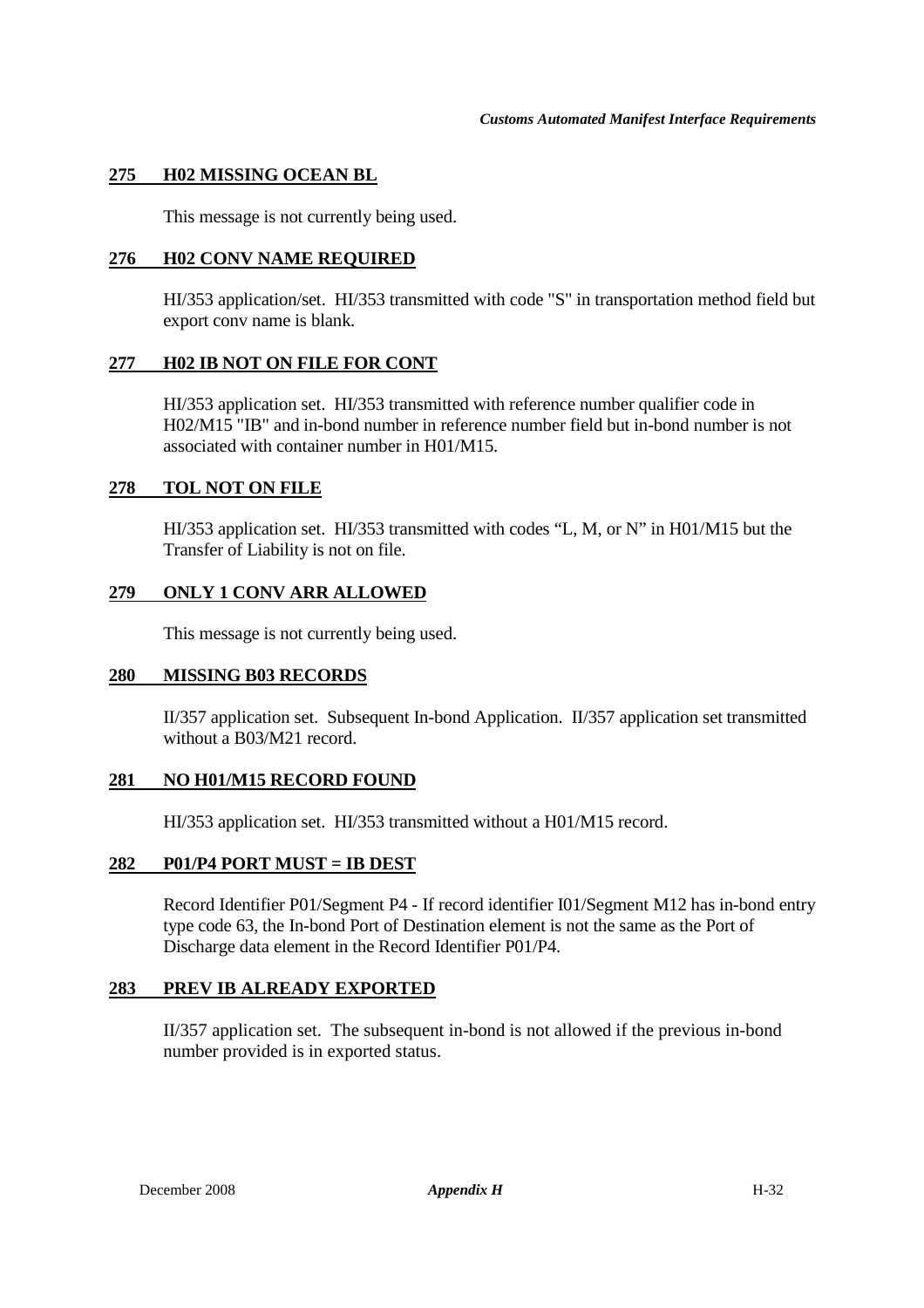# **284 SCAN PORT DOES NOT MATCH BILL ORIGIN**

This message is for internal processing only.

# **285 BOL NOT WRITTEN TO AMS DB**

This message is for internal processing only.

# **286 INVALID N00/N1 ENTITY ID CODE**

 In Ocean AMS, this message is used to indicate which entity identification codes are invalid.

# **287 N00 RECORD NOT SUPPORTED**

This message is not currently being used.

# **288 INVALID IMPELLED CARGO IND**

This message is not currently being used.

# **289 PORT NOT VALID FOR CAN CARGO**

This message is not currently being used.

# **290 CANADIAN CARGO IND EXPECTED**

This message is not currently being used.

#### **291 INVALID EST DEPARTURE DATE**

 The Estimated Departure Date reported in the P01 record is not in the correct format (mmddyy).

#### **292 DEPARTURE TIME IS INVALID**

 The Estimated Departure Time reported in the P01 record is not in the correct format (hhmmss)

#### **293 BILL ON FILE FOR FTZ**

 The bill number was originally created by the QP application for FTZ, AMS is not allowed to amend.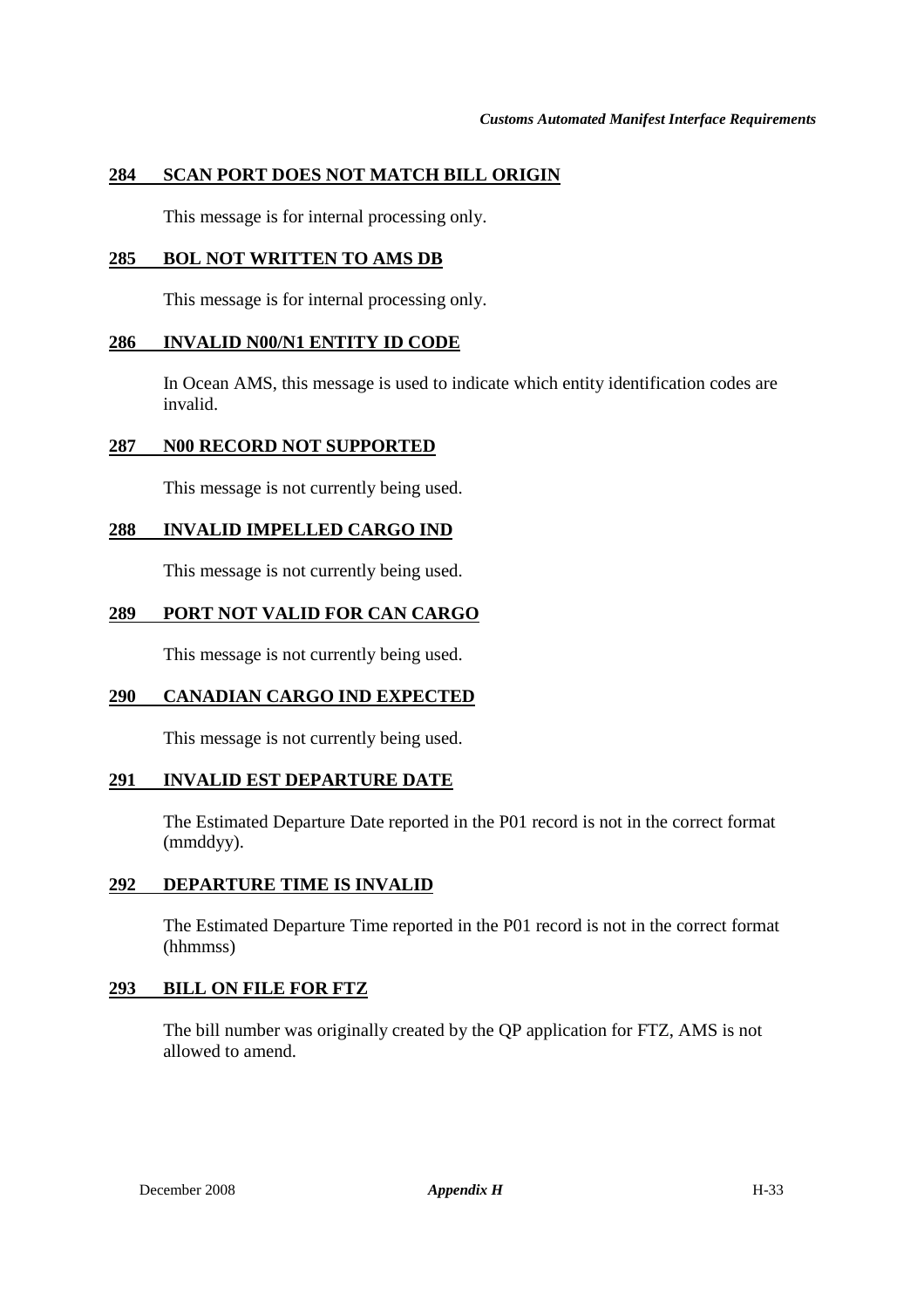# **294 INBOND ON FILE FOR FTZ**

 The in-bond number was originally created by the QP application for FTZ, AMS is not allowed to use it.

#### **295 INVALID PAYMENT MTHD CODE**

The payment method code given in the M11/B02 record is not valid.

#### **296 CSI UPD DENIED BOL IN AMS**

This message is not currently being used.

#### **297 UNABLE TO DELETE INB LEG**

 II/357 application set. The request to delete a subsequent in-bond is rejected when the inbond is listed as previous in-bond to any other in-bond on file.

#### **298 B04/N9 REQ WITH OB QUALIF**

 In Ocean AMS, the House bill of lading must have the B04/N9 segment specifying the Master bill of lading.

#### **299 INVALID B/L IN B04/N9**

 The bill of lading given in the B04/N9 segment is not in the correct format. Imbedded spaces and special characters are not allowed.

#### **300 INVALID SCAC FOR MVOC B/L**

 The SCAC of the bill of lading given in the B04/N9 segment has the wrong type for Master bill of lading reporting. The type is defined on the AMS reference files.

#### **301 SNP REQUIRED ON NVOCC B/L**

The transmission of the House bill requires a Secondary Notify Party to be included.

#### **302 NOT AUTHORIZED FOR MVOC**

 The bill type reported is not valid for the SCAC given. The type is defined on the AMS references files.

#### **303 EXCEEDED MAX SNP COUNT**

 The reporting of the Secondary Notify Party on the M11/B02 and N1/N00 segments is limited to 8.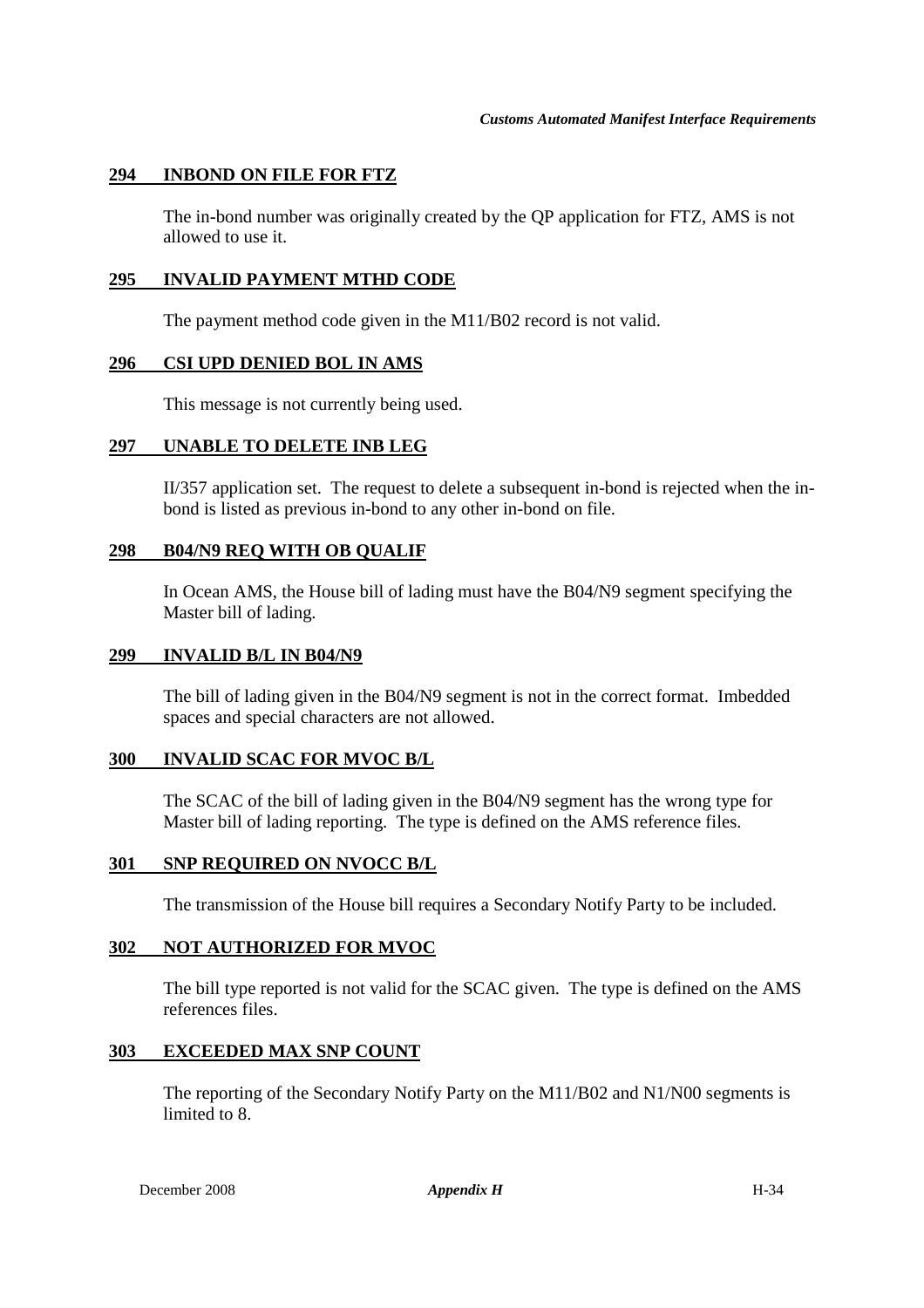# **304 FDA BTA IND REQD (Y/N)**

The FDA indicator in the M12/I01 record must be "Y" for yes or "N" for no.

#### **305 CONTAINER NUMBER REQUIRED**

 HI/353 application set. A valid container number must be used to report the arrival/ export of an in-bond at the container level. The value 'NC" cannot be used to arrive/ export an in-bond at the container level.

#### **306 INBOND MUST BE ARRIVED**

This message is not currently being used.

#### **307 BILL NOT IN PTT STATUS**

Attempt to delete a PTT is invalid when the bill is not currently in PTT status.

#### **308 NO VALID T01/M20 RECORD**

 TI/356 application set. A valid T01/M20 record is required in the Permit To Transfer application.

# **309 INB INVALID-FRGN CARGO ROB**

 The bill specified in the II/357 application set has a FROB bill type and is not valid to add a subsequent in-bond.

#### **310 PTT NOT ON FILE FOR CNTR**

 Attempt to delete a PTT at the container level is invalid when the container is not currently in PTT status.

#### **311 PTT CNTR ALREADY ON FILE**

Attempt to PTT a container has already been performed.

#### **312 HOUSE CAN HAVE ONLY 1 OB**

 House bills of lading are limited to the reporting of one Master bill via the N9/B04 segment.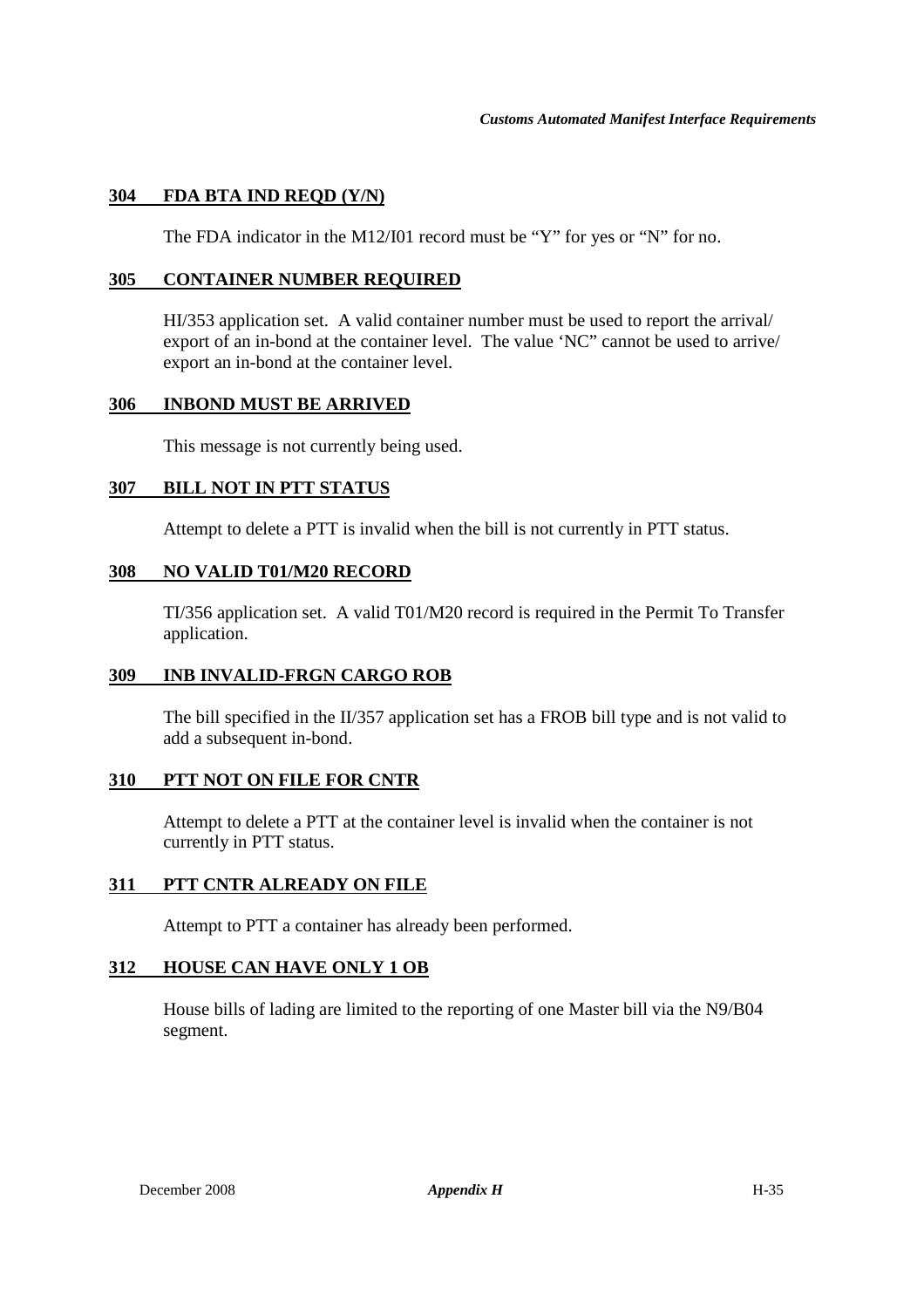#### **313 INB INVALID ON HOUSE BOL**

 An attempt is being made to initiate an in-bond against a NVOCC bill of lading. In-bond movements must be against the MVOCC bill.

#### **314 PN DATA NOT ON FILE**

This message is for internal processing only.

#### **315 INB ALREADY ARRIVED AT DESTINATION**

 HI/353 application set. The reporting of the departure message is invalid when the inbond is already arrived at its destination.

#### **316 PREVIOUS INBOND MUST BE ARRIVED**

 HI/353 application set. The reporting of the departure message is invalid when the previous in-bond number has not been arrived at its destination.

#### **317 CONVEYANCE ALREADY DEPARTED**

 HI/353 application set. The reporting of the departure message is invalid when the departure has already been reported.

#### **318 CONVEYANCE NOT DEPARTED**

 HI/353 application set. The reporting of the cancel departure message is invalid when the departure is not on file.

#### **319 ALREADY CANCEL CONVEYANCE DEPARTURE**

 HI/353 application set. The reporting of the cancel departure message is invalid when the departure has already been canceled.

#### **320 FDA PN REJECTED**

This message is for internal processing only.

#### **321 ACE UPD DENIED BOL IN AMS**

This message is for internal processing only.

#### **322 ACE INBOND IS PROBILL NUMBER**

This message is for internal processing only.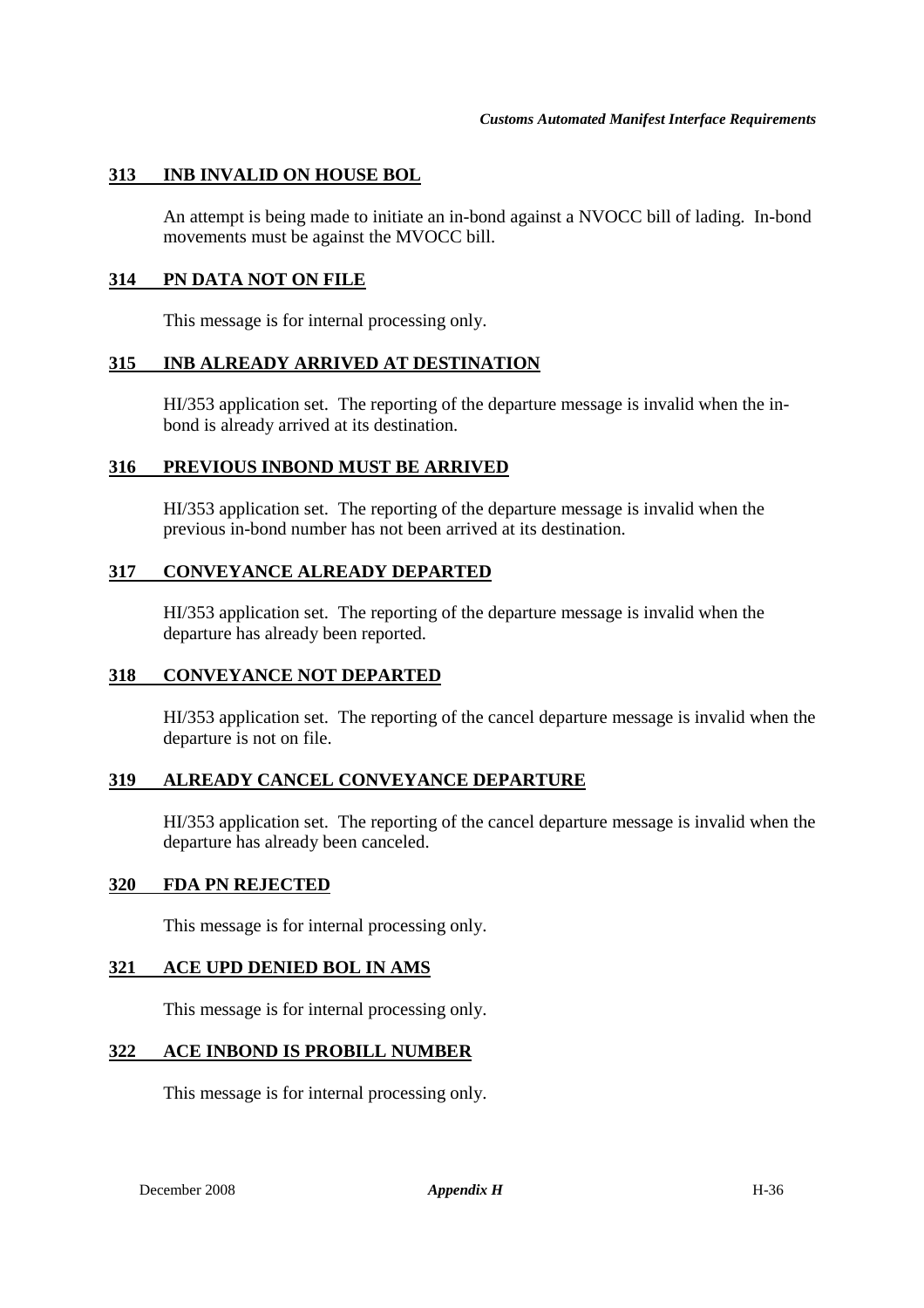# **323 INV CONV FOR EXP REPORTING**

 When the export conveyance Mode Of Transport is given in the M12/I02 record the export conveyance name must be given.

#### **324 INVALID PEDIMENTO NUMBER**

 The Pedimento number given in the N9/B04 reference number does not have the valid format.

#### **325 MASTER BILL TYPE EXPECTED**

 The bill type is incorrect for a bill of lading reported by the MVOC that has been nominated as a Master bill by a House bill.

# **326 DUPLICATE ABI NOT ALLOWED**

In Rail AMS, the reporting of the Customs Broker cannot be duplicated.

# **327 CONTAINER COUNT EXCEEDED**

 MI/309 application set. The number of VID/C01 records is limited to 999 per bill of lading.

# **328 SCAC MOT NOT EQUAL CONVEY**

 MI/309 application set. In Ocean AMS, the Mode Of Transport for the conveyance does not match the Mode Of Transport for the SCAC which is reported in the M11/J01 segment.

# **329 NO G03/M14 RECORD FOUND**

 GI/354 application set. The G03 record is required when the G01 G.O. Status Code value is 3.

#### **330 G02 COUNT EXCEEDED**

GI/354 application set. Only one G02 segment is allowed per G01 record.

# **331 G03 COUNT EXCEEDED**

GI/354 application set. Only one G03 segment is allowed per G01 record.

#### **332 EXTENSION REQ DENIED**

This message is not currently being used.

**December 2008** *Appendix H* H-37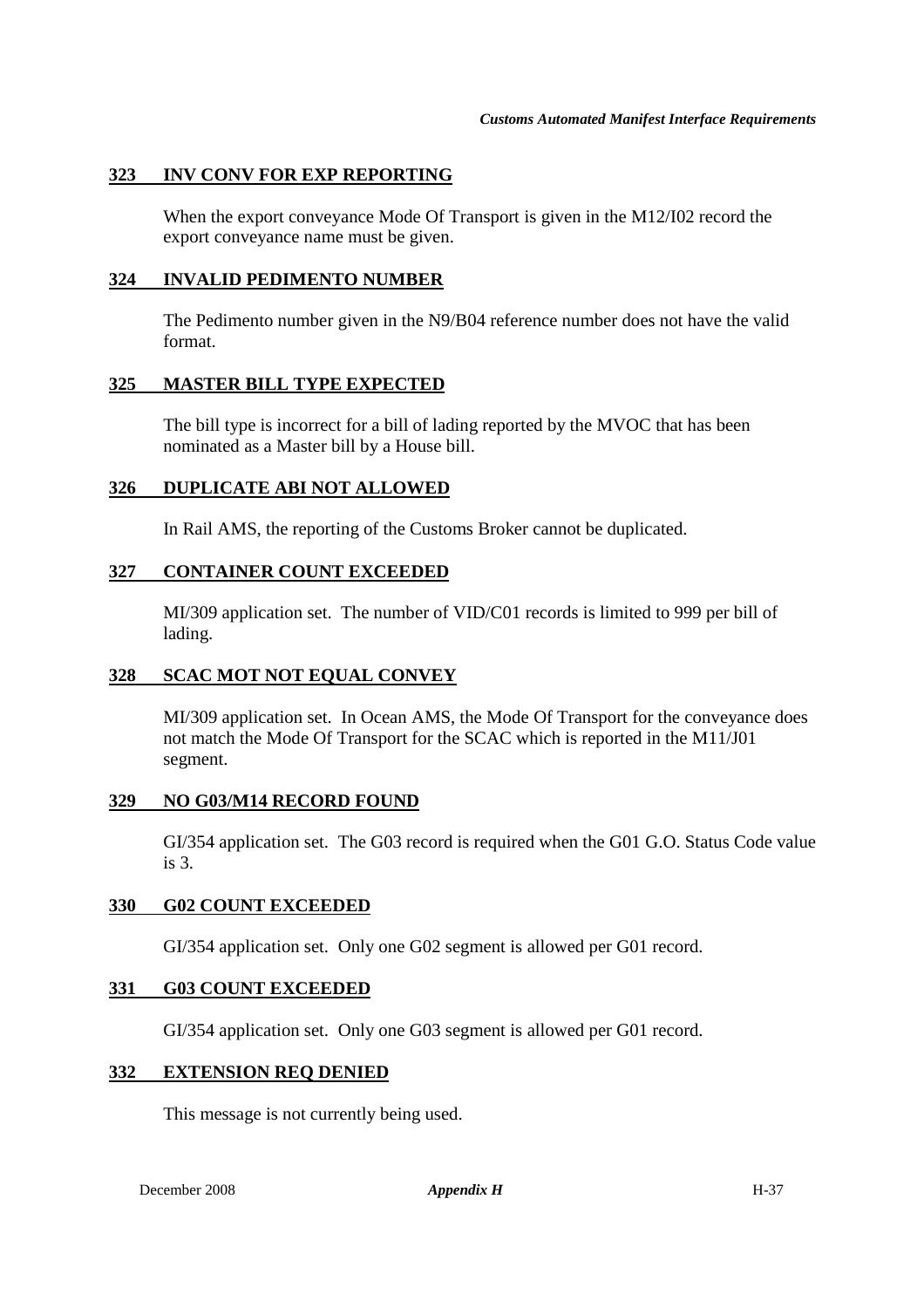# **333 ACT DES CANNOT EQUAL DEPARTURE**

Verify that the correct destination port code is shown in the H01 record (positions 25-28) and not the departure port code.

#### **334 ACTL DEST MUST EQUAL DEPARTURE**

Verify that the destination port code shown in the H01 record (position 25-28) is the same as the port of unlading

# **335 ORIGINAL BOL NOT ON FILE**

The original bill of lading must be shown in the B04 or N9 segment.

# **336 EDA ON FILE < 5 DAYS**

This message is generated when the existing EDA is currently within 5 days of the date the EDA change is requested.

# **337 PTT REJECTED – OPERATOR NOT ACCEPTED**

 T01/M20 Bill of Lading has an FTZ Admission against it in which the goods have not been accepted by the FTZ Operator.

#### **338 NEW EDA < 5 DAYS FROM CURR DATE**

 H01/M15 request to change the Estimated Date of Arrival can not change the EDA to within 5 days of the current date.

#### **339 ORIGINAL BILL IS EMPTY CONTAINER**

B04/N9 Original Bill of Lading Reference can not be of Empty Container bill type.

#### **340 ORIGINAL BILL REF MUST BE EMPTY**

When the new bill being added by the manifest is of Empty Container Bill Type, the B04/N9 Original Bill of Lading Reference must be on file as an Empty Container Bill Type.

#### **341 PEDIMENTO REQUIRED**

When I01/M12 In-bond Type is 63 and the In-bond Destination is a District Port on the U.S. southern border with Mexico, the Mexican Pedimento is required in the B04/N9 Reference.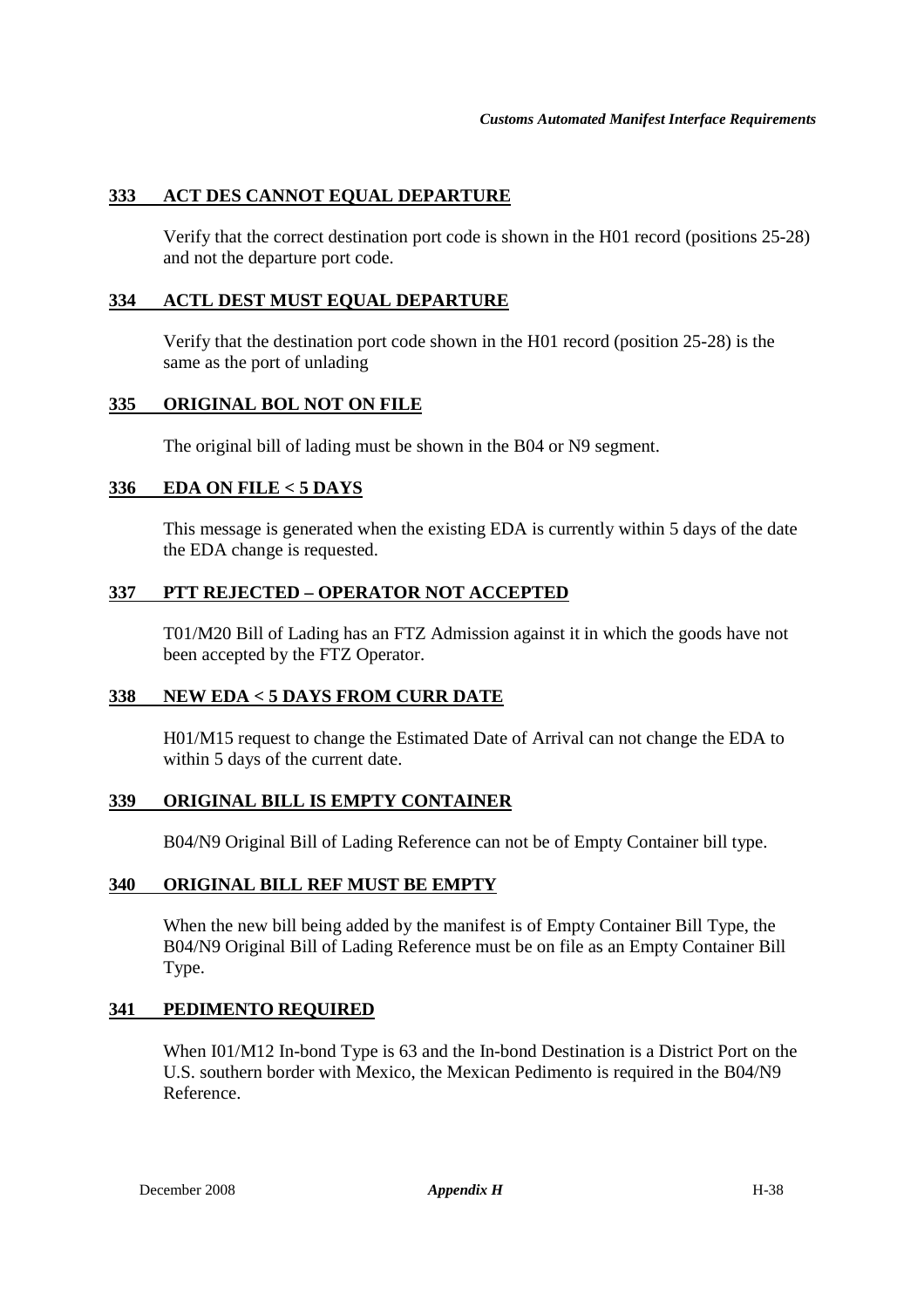#### **342 DTP RECORD REQUIRED**

H01/M15 request to resend output messages by date/time range requires the range to be specified in the DTP Record.

This message is not currently being used.

#### **343 DATE AND TIME QUALIFIER INVALID**

Record Identifier DTP Date and Time Qualifier data element is missing or invalid.

This message is not currently being used.

#### **344 DATE TIME PERIOD FORMAT QUAL INVALID**

Record Identifier DTP Date Time Period Format Qualifier data element is missing or invalid.

This message is not currently being used.

#### **345 DATE TIME PERIOD INVALID**

Record Identifier DTP Date Time Period data element is missing or invalid.

This message is not currently being used.

#### **346 NO MSGS IN DT/TM RANGE FOR SITE**

H01/M15 request to resend output messages from CBP found no messages within the date/time range provided.

This message is not currently being used.

# **347 RESEND BATCH START NOT ON FILE**

H01/M15 request to resend output messages from CBP references a Start Batch sequence that is missing or not on file for the Site.

This message is not currently being used.

#### **348 RESEND BATCH END NOT ON FILE**

H02/M15 request to resend output messages from CBP references an End Batch sequence that is missing or not on file for the Site.

This message is not currently being used.

December 2008 *Appendix H* H-39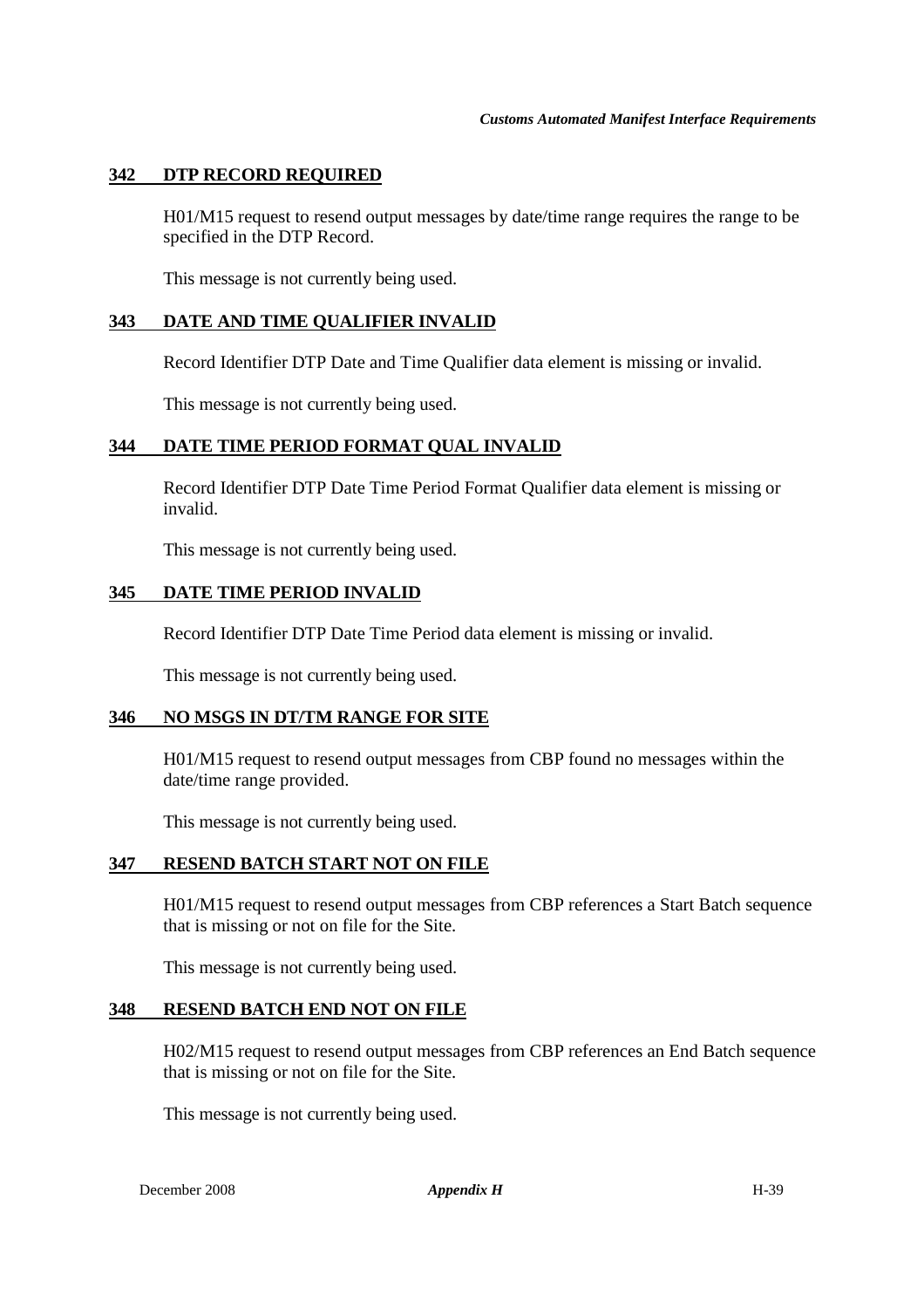# **349 RESEND APPL TYPE CODE INVALID**

H01/M15 request to resend output messages from CBP found by Application Type has a missing or invalid Application Type Code.

This message is not currently being used.

#### **350 RESEND BOL INVALID**

H01/M15 request to resend output messages from CBP found by Bill of Lading has a Bill of Lading that is missing or not found.

This message is not currently being used.

#### **351 CNTR NOT ON FILE FOR SEAL RPLCMT**

H01/M15 request to Replace the Container Seal must have a valid Container Number in the H01/M15 In-bond Entity field and its Bill of Lading in the H02/M15 Reference Number.

This message is not currently being used.

#### **352 M7A RECORD MISSING**

When H01/M15 Message Code is 11 or 12, M7A record is required.

This message is not currently being used.

#### **353 ORIGINAL SEAL NUMBER INVALID**

Record Identifier M7A Original Seal Number data element is missing or not on file.

This message is not currently being used.

#### **354 REPLACEMENT SEAL NUMBER MISSING**

Record Identifier M7A Replacement Seal Number data element is blank.

This message is not currently being used.

#### **355 M7A DATE INVALID**

Record Identifier M7A Date data element is blank. *Or* Date data element contains invalid month, day, and year.

This message is not currently being used.

December 2008 **Appendix H** H-40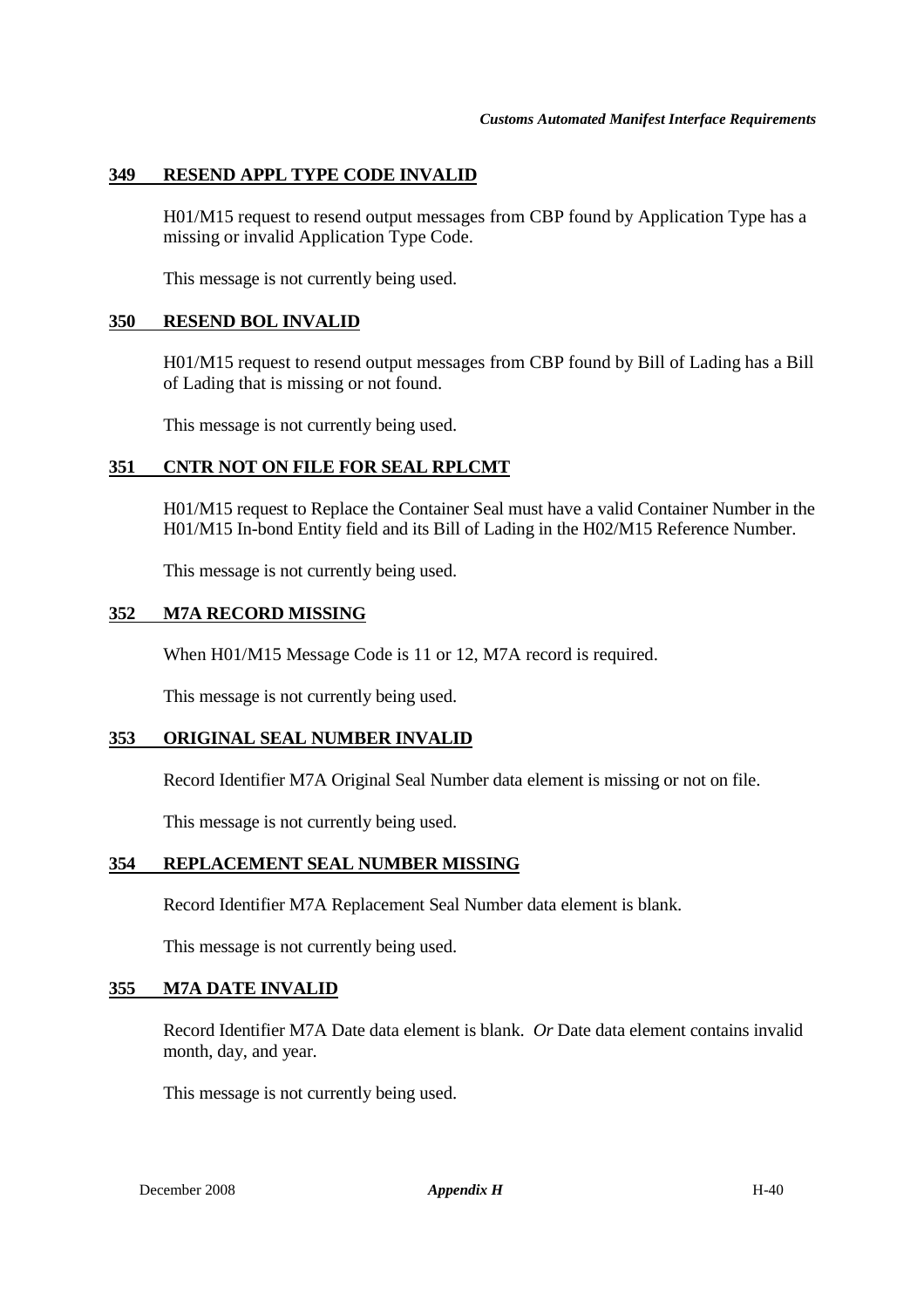# **356 SEAL LOCATION INVALID**

Record Identifier M7A Seal Location is invalid or it is blank.

This message is not currently being used.

#### **357 INVALID M7B ENTITY ID CODE**

Record Identifier M7B Entity ID Code is invalid or it is blank.

This message is not currently being used.

#### **358 INVALID M7B NAME**

Record Identifier M7B Name is blank.

This message is not currently being used.

#### **359 M7B RECORD MISSING**

When H01/M15 Message Code is 11, M7B record is required.

This message is not currently being used.

#### **360 INVALID M7C DESCRIPTION**

Record Identifier M7C Description is blank.

This message is not currently being used.

#### **361 M7C RECORD MISSING**

When H01/M15 Message Code is 11, M7C record is required.

This message is not currently being used.

#### **362 VESSEL NAME INVALID**

Record Identifier V11 Vessel Name is missing.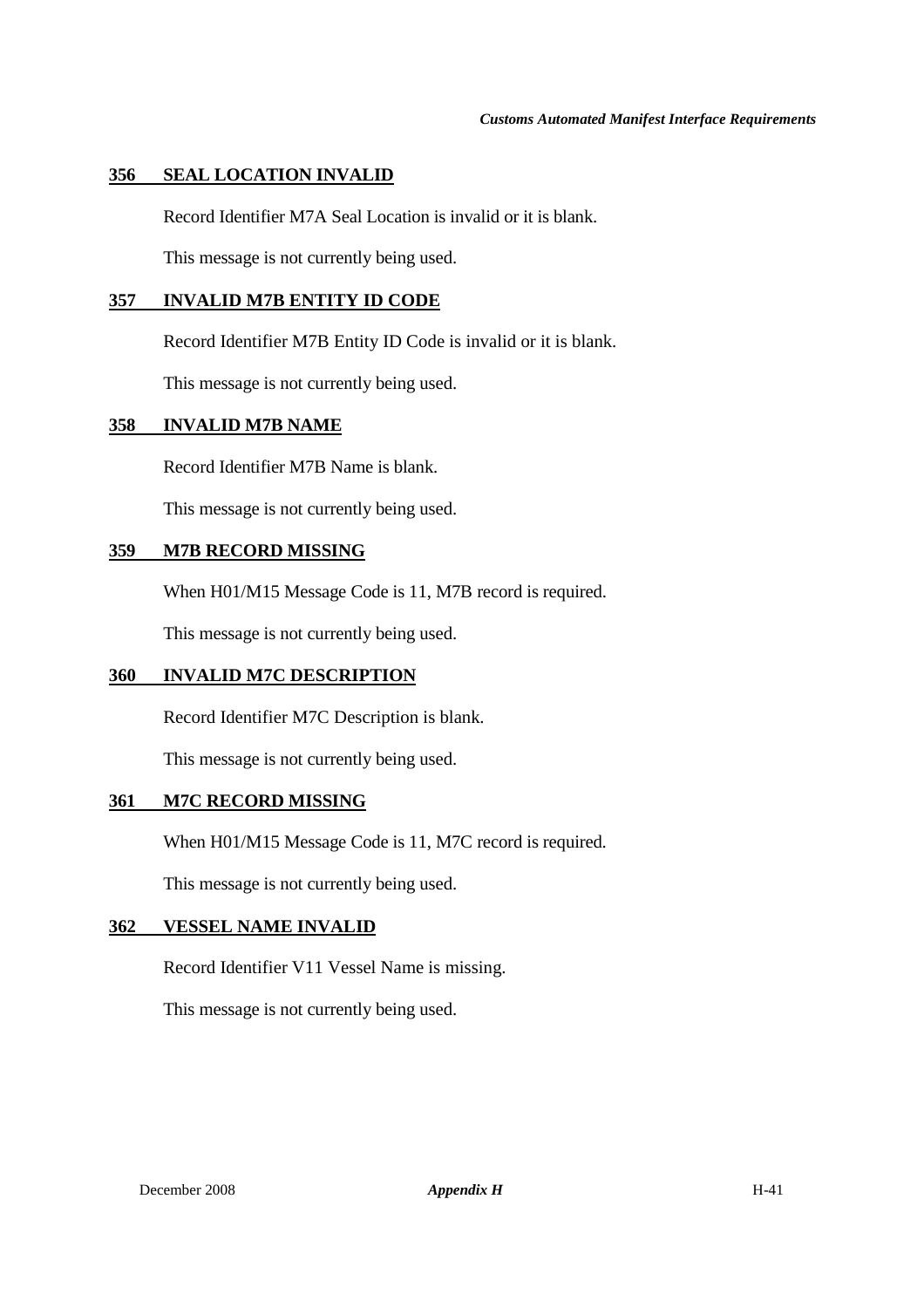# **363 V11 RECORD MISSING**

When H01/M15 Message Code is 13, V11 record is required.

This message is not currently being used.

#### **364 B04/N9 UNLOC REQUIRED**

When B01 Bill of Lading Status Indicator/M11 Bill of Lading Type Code indicates a unified Importer Security Filing within the manifest and the UN Location Code is missing.

#### **365 B04/N9 CENSUS SCHD K REQD**

When B01 Bill of Lading Status Indicator/M11 Bill of Lading Type Code indicates a unified Importer Security Filing within the manifest and the Census Schedule K Code is missing or invalid.

#### **366 N00/N1 BOOKING PRTY REQD**

When B01 Bill of Lading Status Indicator/M11 Bill of Lading Type Code indicates a unified Importer Security Filing within the manifest and the Booking Party is missing.

#### **367 N00/N1 SHIP TO PRTY REQD**

When B01 Bill of Lading Status Indicator/M11 Bill of Lading Type Code indicates a unified Importer Security Filing within the manifest and the Ship To Party is missing.

#### **368 D00/N10 HTS REQUIRED**

When B01 Bill of Lading Status Indicator/M11 Bill of Lading Type Code indicates a unified Importer Security Filing within the manifest and the HTS number is missing.

#### **369 B04/N9 INVALID UNLOC**

When B01 Bill of Lading Status Indicator/M11 Bill of Lading Type Code indicates a unified Importer Security Filing within the manifest and the UN Location Code is invalid.

#### **370 INVALID CHARACTER**

Segment contains invalid characters. Valid characters are defined as: ABCDEFGHIJKLMNOPQRSTUVWXYZ 0123456789.:,';!#&()"?-\_=+%\$\~[]

#### **371 INVALID M10 VSL CODE QUAL**

Segment M10 contains an invalid Vessel Code Qualifier.

December 2008 *Appendix H* H-42